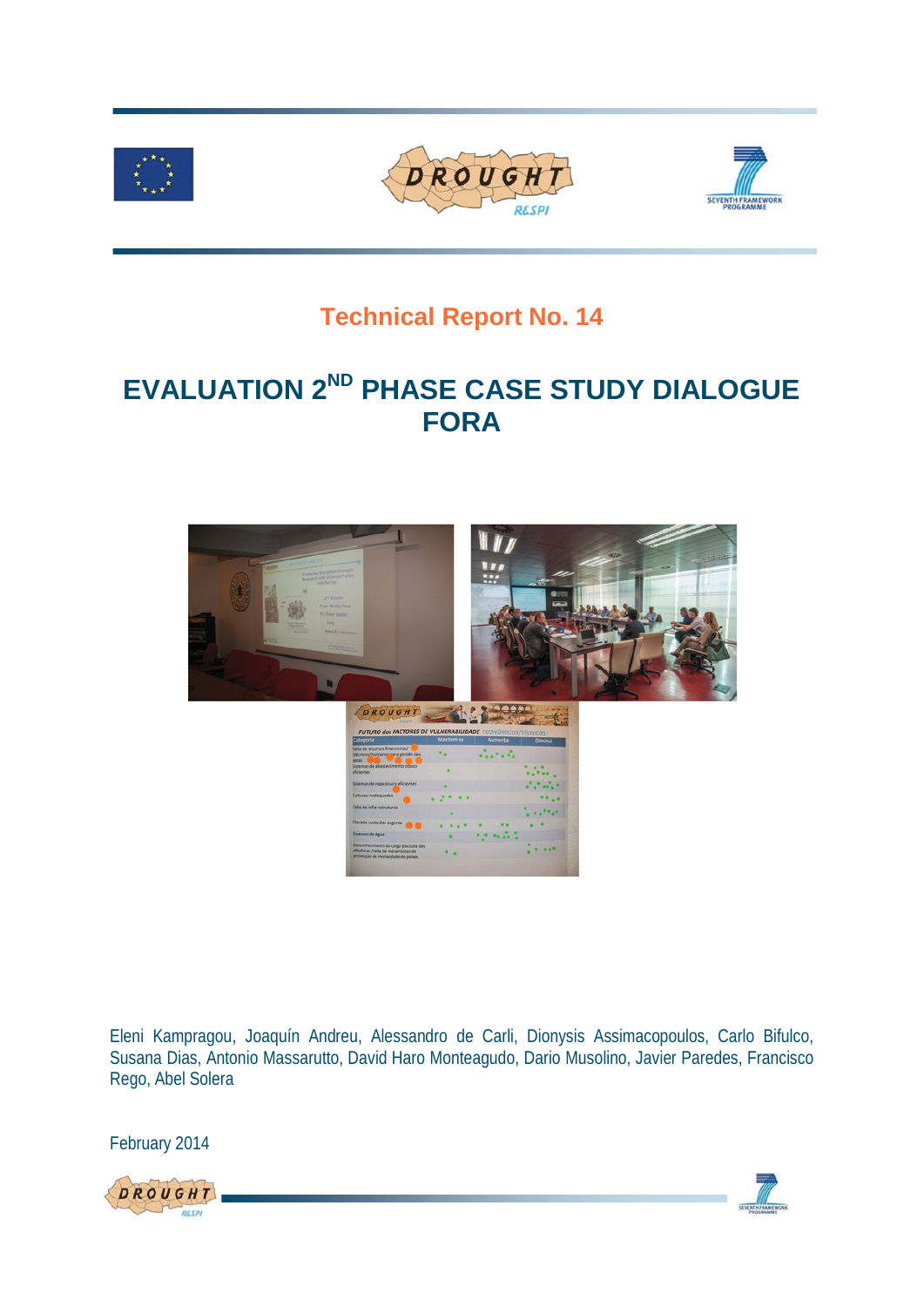DROUGHT-R&SPI (Fostering European Drought Research and Science-Policy Interfacing) is a Collaborative Project funded by the European Commission under the FP7 Cooperation Work Programme 2011, Theme 6: Environment (including Climate Change, ENV.2011.1.3.2-2: Vulnerability and increased drought risk in Europe (Grant agreement no: 282769). The DROUGHT-R&SPI project started 01/10/2011 and will continue for 3 years.

| Title:             | Evaluation 2 <sup>nd</sup> Phase Case Study Dialogue Fora                                                                                                                                                                   |
|--------------------|-----------------------------------------------------------------------------------------------------------------------------------------------------------------------------------------------------------------------------|
| Authors:           | Eleni Kampragou, Joaquín Andreu, Alessandro de Carli, Dionysis<br>Assimacopoulos, Carlo Bifulco, Susana Dias, Antonio Massarutto,<br>David Haro Monteagudo, Dario Musolino, Javier Paredes, Francisco<br>Rego, Abel Solera  |
| Organisations:     | National Technical University of Athens (NTUA), Instituto Superior<br>de Agronomia, Portugal (ISA-CEABN), Universita Commerciale 'Luigi<br>Bocconi' Italy (UBCERTeT), Universidad Politecnica de Valencia,<br>Spain (UPVLC) |
| Submission date:   | February 2014                                                                                                                                                                                                               |
| Function:          | This report is an output from Work Package 4; task 4.1                                                                                                                                                                      |
| <b>Deliverable</b> | DROUGHT-R&SPI milestone 42                                                                                                                                                                                                  |
|                    |                                                                                                                                                                                                                             |

### **Photos:**

Top Left: 2nd Case Study Dialogue Fora meeting for the Po River Basin, Linda Oud Top Right: 2nd Case Study Dialogue Fora meeting for the Jucar River Basin, David Haro Monteagudo Bottom: Photo: Matrix for discussing future state of the underlying causes of vulnerability, Susana Dias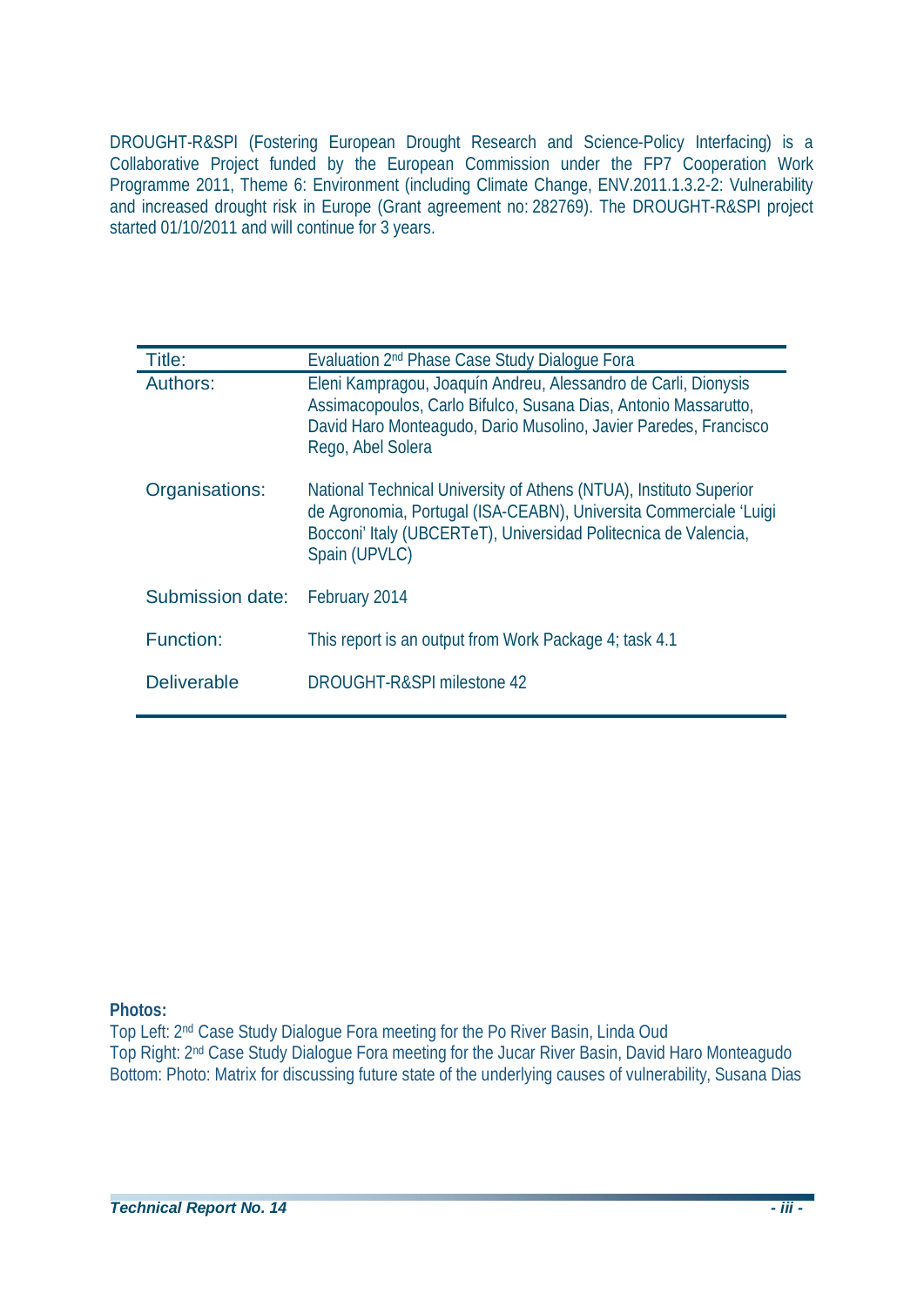### **Abstract**

This document presents the outcomes from the second round of Case Study Dialogue Fora (CSDF) meetings organised within the DROUGHT-R&SPI project. In total three meetings were held: Parma, Italy (12<sup>th</sup> February 2013), in Lisbon, Portugal (16<sup>th</sup> May 2013), and in Valencia, Spain (27<sup>th</sup> June 2013). The workshops aimed at discussing with local stakeholders future vulnerability to drought on the basis of climate projections and socio-economic development scenarios.

This document has been developed by the NTUA with the cooperation of UPVLC, ISA-CEABN, and UB-CERTeT.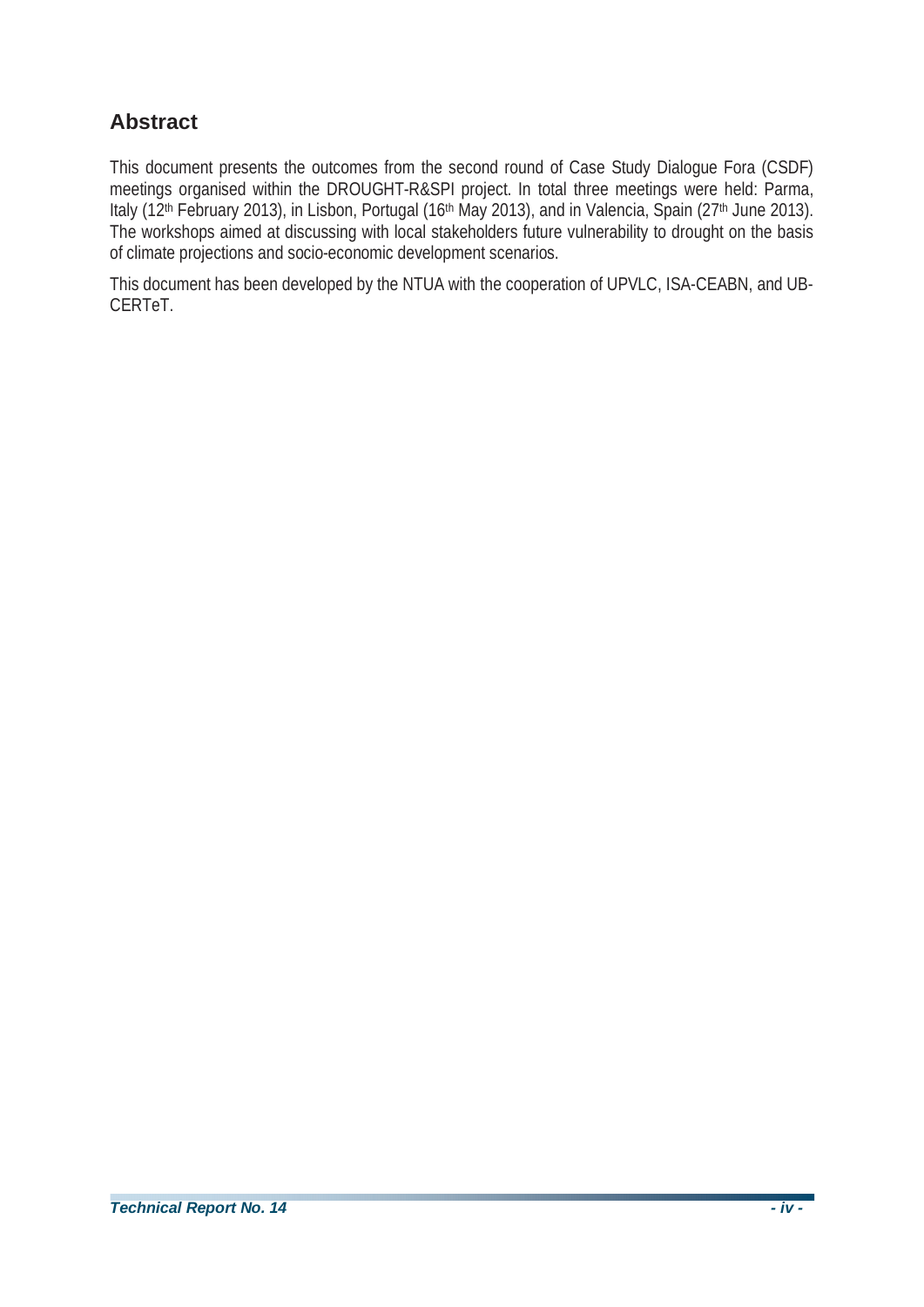## **Table of Contents**

| $\mathbf{1}$   |  |
|----------------|--|
| $\overline{2}$ |  |
|                |  |
|                |  |
|                |  |
| $\mathcal{S}$  |  |
|                |  |
|                |  |
|                |  |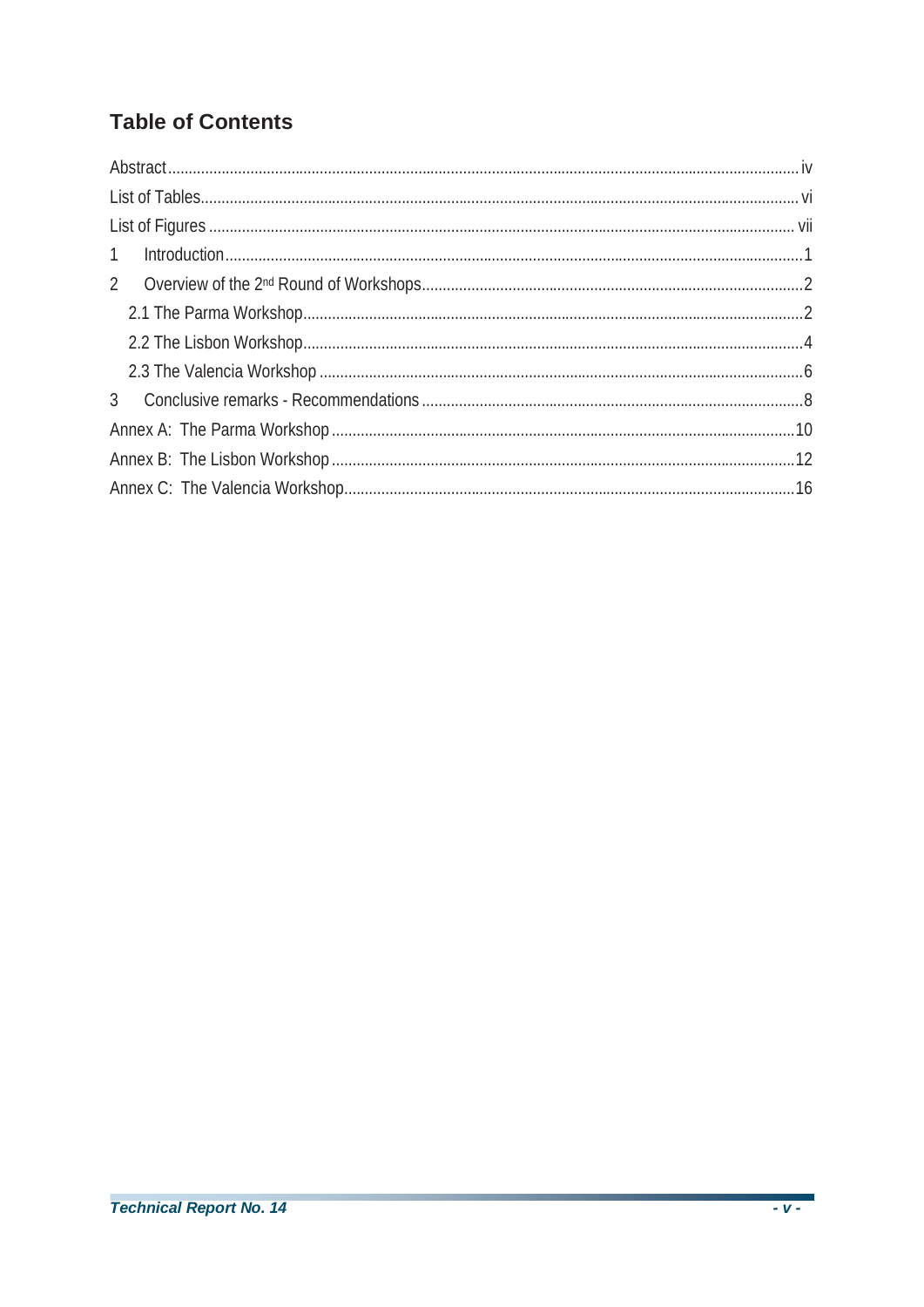### **List of Tables**

| Table 2.2: Stakeholder's view of the future state of underlying causes of vulnerability in Portugal5           |  |
|----------------------------------------------------------------------------------------------------------------|--|
|                                                                                                                |  |
| Table A.2: List of stakeholders participating in the 2 <sup>nd</sup> CSDF workshop for the Po River Basin10    |  |
|                                                                                                                |  |
|                                                                                                                |  |
| Table B.2: List of stakeholders participating in the 2 <sup>nd</sup> CSDF workshop for Portugal13              |  |
|                                                                                                                |  |
|                                                                                                                |  |
| Table C.2: List of stakeholders participating in the 2 <sup>nd</sup> CSDF workshop for the Jucar River Basin17 |  |
|                                                                                                                |  |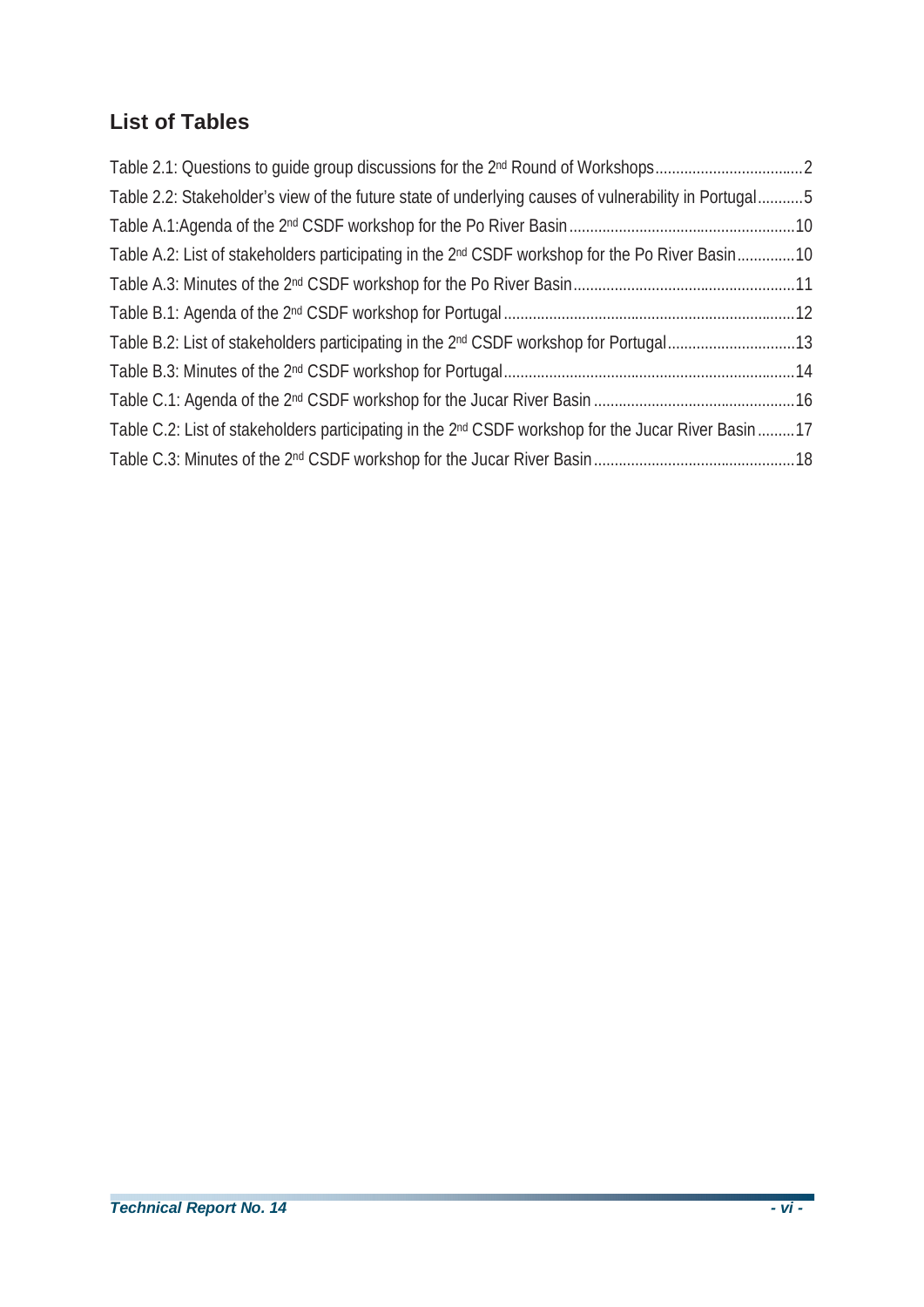## **List of Figures**

| Figure 1.1: The three Rounds of DROUGHT-R& SPI Case Study Dialogue Fora meetings1                       |  |
|---------------------------------------------------------------------------------------------------------|--|
|                                                                                                         |  |
|                                                                                                         |  |
| Figure 2. 3: Matrix for discussing future state of the underlying causes of vulnerability to drought in |  |
|                                                                                                         |  |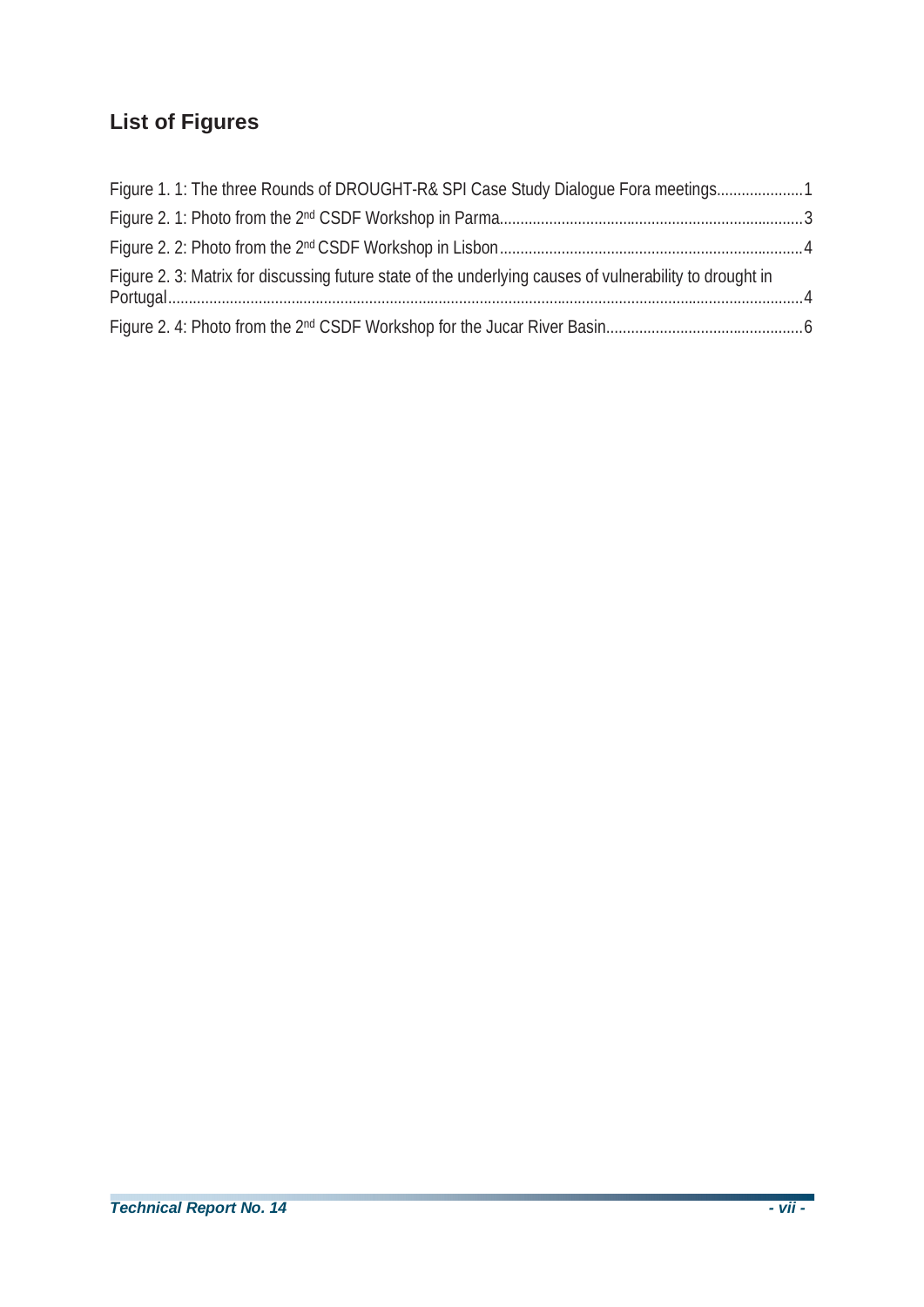### **1 Introduction**

The second Round of Workshops (Figure 1. 1) concerns future scenarios, addressing stakeholders view on future vulnerability to drought and on potential options for long-term risk mitigation. The information collected during these workshops will mainly support the activities for Task 2.5 "Future socio-economic and environmental impacts, and vulnerability assessments" and Task 2.6 "Identification and evaluation of responses and policy options for drought risk mitigation".



*Figure 1. 1: The three Rounds of DROUGHT-R& SPI Case Study Dialogue Fora meetings* 

The "format" meeting of the 2<sup>nd</sup> Round was organised in Parma for the Po River Basin (February 2013). Two other Workshops followed in Lisbon, Portugal, and Valencia, Spain. A Workshop has not been organised for three Case Studies:

- The Netherlands Case Study: Drought management is not a priority for The Netherlands and there was limited interest by the stakeholders.
- The Switzerland Case Study: Stakeholders participate in another Swiss drought-related project (development of a prototype of an "Information platform on Drought"), in which members of Drought R&SPI consortium are involved. Thus, there was limited interest in attending another drought-related workshop.
- The Syros Case Study: A Workshop on socio-economic development scenarios for the island was already organised by the Case Study Leader under the framework the FP7 WASSERMed project.

This document is structured as follows:

- Section 2 provides a brief overview of the outcomes of the 2<sup>nd</sup> Round of CSDF Workshops.
- Session 3 concludes the document with an overall evaluation of the Workshops.
- The Annexes provide the Workshop minutes, the agendas and the participant lists for the three events.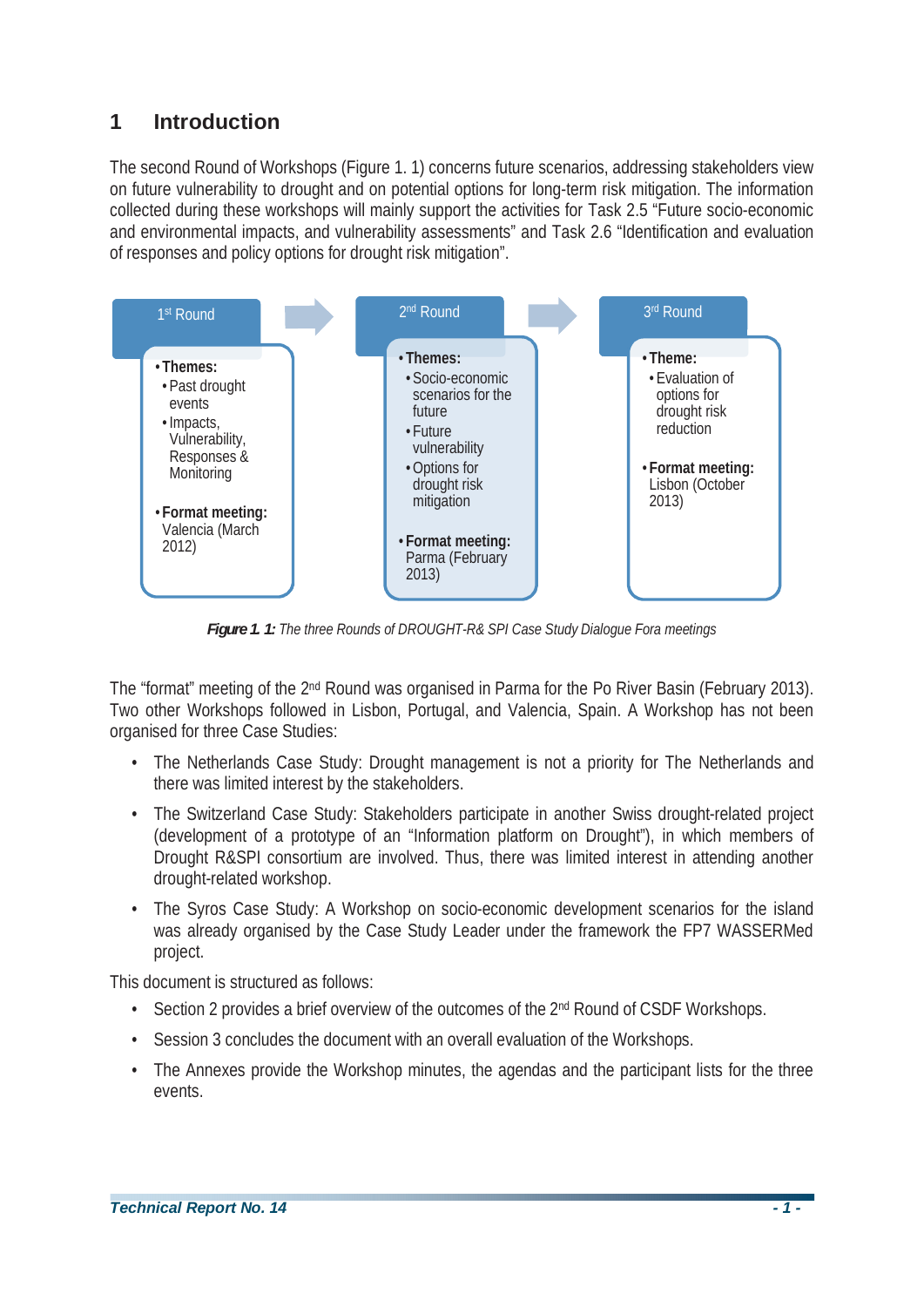### **2 Overview of the 2nd Round of Workshops**

The 2nd Round of CSDF Workshops aimed at: (i) presenting DROUGHT-R&SPI results with regard to future drought hazard (Task 2.4 analysis) to the CSDF members, (ii) discussing the issue of future vulnerability to drought on the basis of Task 2.4 results and anticipated future socio-economic conditions, (iii) developing scenarios regarding the future state of the Case Study and its vulnerability profile on the basis of these scenarios, and (iv) preliminary discussing options for future drought risk reduction, on the basis of Task 2.3 results (policy gaps, recommendations). The questions to guide the discussion with the stakeholders are listed in Table 2. 1.

**Table 2. 1***: Questions to guide group discussions for the 2nd Round of Workshops* 

| Group discussion on future vulnerability (socio-economic<br>scenarios & vulnerability profiles)                          | discussion on potential options for<br>Group<br>improving<br>preparedness to drought                                  |
|--------------------------------------------------------------------------------------------------------------------------|-----------------------------------------------------------------------------------------------------------------------|
| Which drought events (in terms of severity or impacts)<br>would justify a change in the "Business as Usual"<br>scenario? | How could drought management be improved?<br>What are the options for improving long-term<br>preparedness to drought? |
| Which factors can influence future vulnerability to<br>drought?                                                          |                                                                                                                       |
| • Which are the desired /undesired future (socio-economic<br>& environmental) conditions for the Case Study?             |                                                                                                                       |
| • Is the described future logical and/or plausible?                                                                      |                                                                                                                       |
| What type of drought impacts you anticipate in the<br>future?                                                            |                                                                                                                       |

The paragraphs that follow briefly describe the outcomes of each CSDF Workshop, emphasising on the discussion outcomes on scenarios, future vulnerability to drought and options for long-term risk reduction.

### **2.1 The Parma Workshop**

The CSDF Workshop on "Preparing for future droughts: Anticipated impacts and options for risk reduction" was the "format" event of the 2<sup>nd</sup> Round of Workshops. It was held on the 12<sup>th</sup> of February 2013 in Parma (venue: Sala Du Tillot - Camera di Commercio di Parma) and was attended by project partners, members of the External Advisory Board, and representatives from key stakeholder groups in the Po River Basin (Table A.2). The workshop aimed at discussing: (i) future vulnerability to drought of the Po River Basin, and (ii) options for long-term risk reduction.

The workshop was organised in two sessions (the agenda is given in Table A.1):

- 1. *Session 1* was dedicated to lessons learnt from past drought management efforts and the views for the future, with regard to the vulnerability of the Po River Basin to drought. A series of presentations were given by project partners and a representative of the Po River Water Authority, in order to introduce the most important issues regarding future vulnerability to drought in the Po River Basin.
- 2. *Session 2* was organised as a group discussion on vulnerability to drought and options for future drought risk reduction.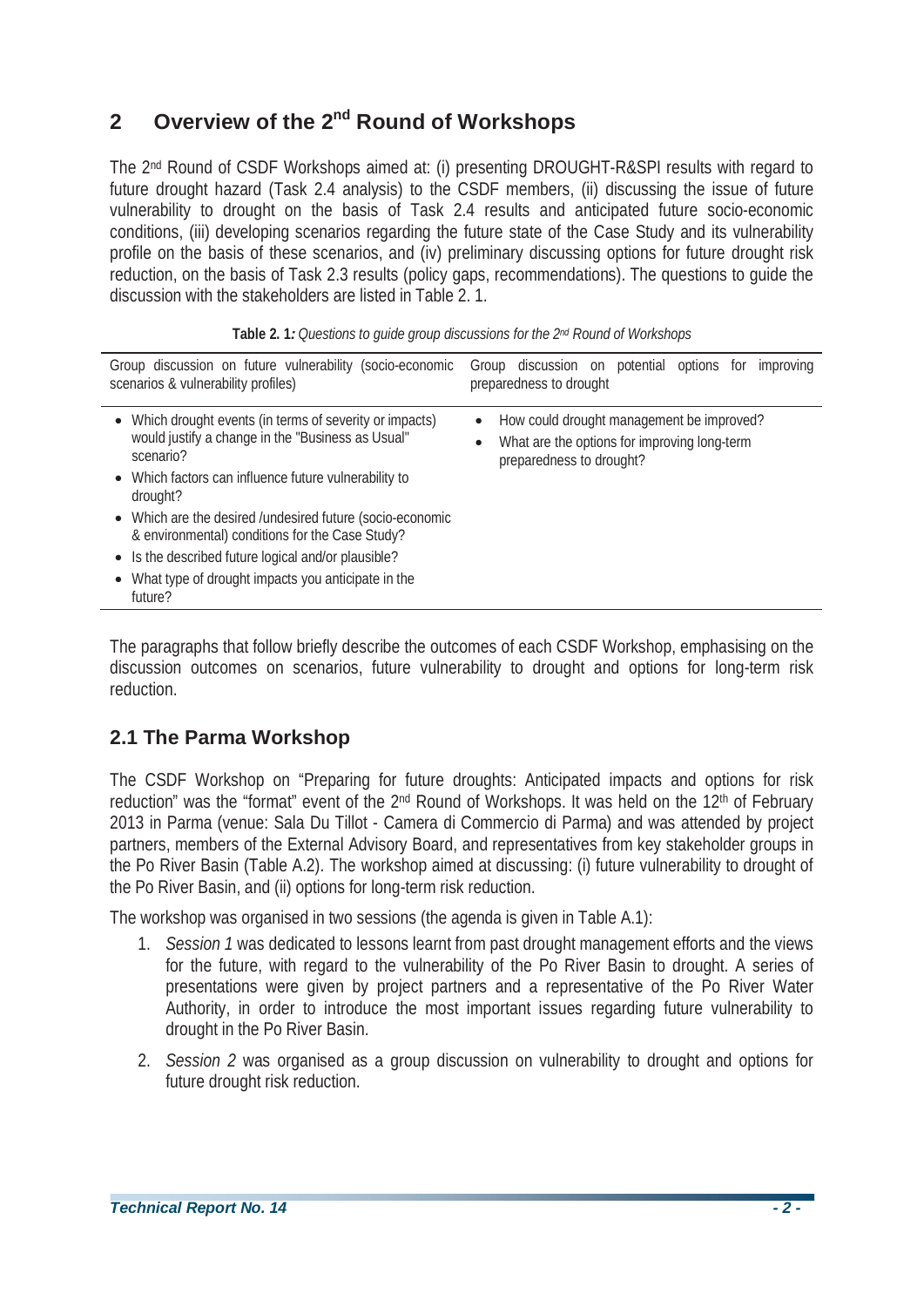

**Figure 2. 1:** *Photo from the 2nd CSDF Workshop in Parma*

The discussion on the future for the Po River Basin was based on the presentations given on past drought impacts, current plans for drought management, future drought hazard and potential options for drought risk reduction. Stakeholders were given time to present their view. The main discussion points can be summarised as follows:

- Farmers have established their water use/withdrawal rights in time and there is limited intervention by the state for altering this scheme. So, it is difficult to discuss for the future, as the experience so far shows that local society is resilient to change.
- There are mainly political difficulties for changing practices. The uncertainly related to climate projections hinder any efforts for adaptation. In addition:
	- o There is limited sharing/dissemination of knowledge on drought/ Climate Change risks that may lessen resistance to change.
	- o There is no information on past drought impacts and their assessment that could be used for discussing the need for adaptation of the agricultural sector.
- Markets have the highest influence in crop selection than the availability of water resources (e.g. there was a 30% decrease in corn production when the prices fell).
- A series of traditional products (e.g. Prosciutto di Parma, Parmigiano Reggiano) are produced in the Po River Basin. Even though technical advances have been (and can be) adopted, there is no option for changing crops, as these are required for producing the above mentioned products. The area is water rich and thus in case of drought, it is easier just to reduce production, rather than modifying cultivation practices.
- There have been significant changes in the past decades in the energy production industry that affected water use and management.
- Since 1992 a stakeholder committee is operating. The committee has been established on a voluntary basis, as there is no such requirement in the corresponding water legislation. The committee is mainly met during the development of the RBMPs. In addition there is a "permanent table" for water management that meets frequently (in summer even once a week) in order to exchange information. An important issue remains the improvement of trust among stakeholders towards the development of water and drought management plans.
- The exiting technical background can support the development of drought management plans.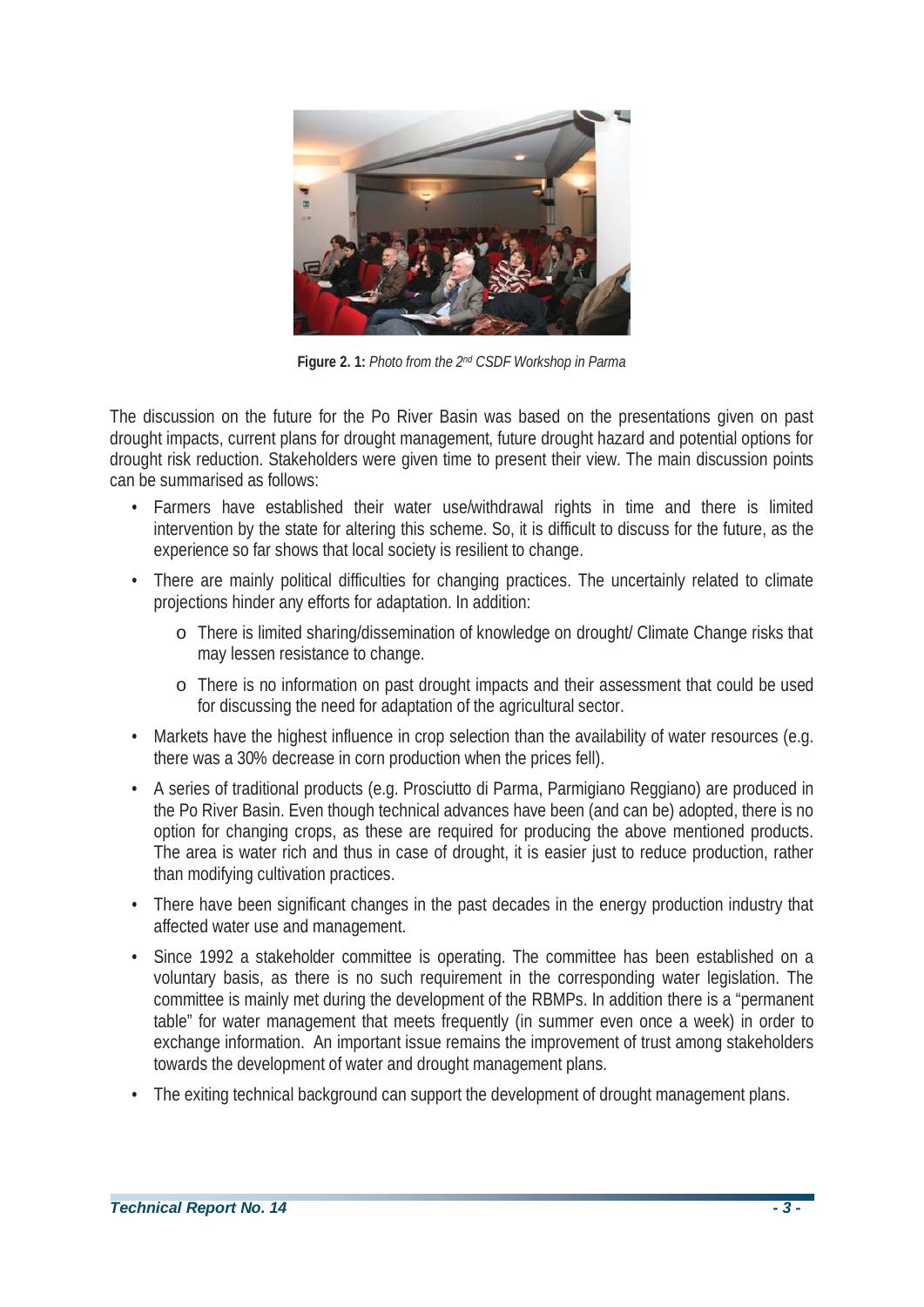### **2.2 The Lisbon Workshop**

The CSDF Workshop for the Portugal Case Study was held on the 16<sup>th</sup> of May at the CEABN (Institute of Agronomy, Lisbon). It had the form of small-scale group discussions and thus it was attended by representatives of key stakeholder groups and members of the ISA-CEABN (Figure 2. 2). The agenda (Table C.1) included two sessions:

- 1. During the first session a brief presentation was given on past drought events in Portugal, followed by a group discussion on future vulnerability to drought and scenarios.
- 2. The second session was dedicated to strategies and options for long-term drought risk mitigation.



**Figure 2. 2:** *Photo from the 2nd CSDF Workshop in Lisbon*

The group discussions were organised using the Delphi method. The stakeholders were asked to:

- 1. Pinpoint their views about:
	- The future state of underlying vulnerability factors (as defined in the 1<sup>st</sup> CSDF Workshop), according to three trend classes (increase, decrease and stable), using colour stickers (in green) on four large panels (Figure 2. 3);
	- The vulnerability factor considered most important in the future (in orange);
- 3. Fill an anonymous questionnaire regarding: (i) drought and water scarcity perception, (ii) future scenarios, and (iii) long-term preparedness and mitigation measures, including some Blueprint options.



**Figure 2. 3***: Matrix for discussing future state of the underlying causes of vulnerability to drought in Portugal*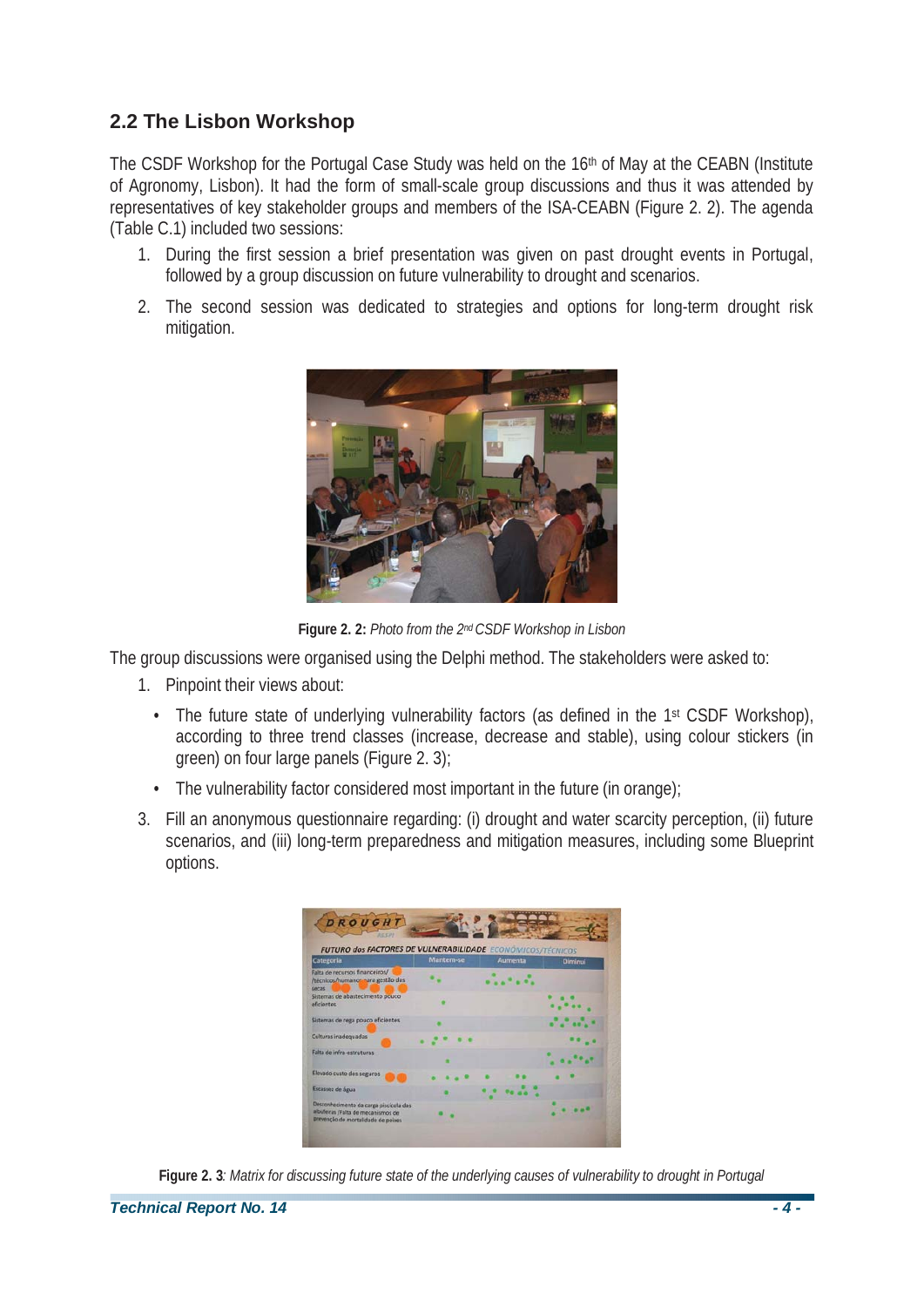A consensual storyline for the future of drought vulnerability factors was then developed considering stakeholders' opinion about the trend and importance of each factor under the most probable scenario of limited economic growth and population decrease (Table 2.2):

- Although communities will become more sensitive to drought, they will keep reluctant to change their habits and, therefore, given an increase in water scarcity, an escalation of conflicts in water use is forecasted.
- A reduction of institutional and policy gaps is foreseen, notably resulting in an increase in shared concern about transboundary water management. In contrast, the lack of incentives to prevent the impacts of drought will continue.
- Water supply systems for human use and agriculture will be improved along with an increase in strategic water reservoirs (multiyear). All this can be hampered by the increasing lack of resources in the short and medium term.
- Pessimistic view for the future of environmental factors, with climate change as a major concern.

| Underlying cause                                                                        | Maintain | Increase       | Decrease       |
|-----------------------------------------------------------------------------------------|----------|----------------|----------------|
|                                                                                         |          |                |                |
| Social                                                                                  |          |                |                |
| Lack of sensitation/ education in drought                                               | 10       | 10             | 80             |
| Increase of population                                                                  | 25       | $\overline{0}$ | 75             |
| Water use/ users conflicts                                                              | 10       | 90             | $\theta$       |
| Water use habits/ life styles                                                           | 64       | 27             | 9              |
| Preferences (e.g. use of a specific crop)                                               | 73       | 27             | $\theta$       |
| Institutional / Political                                                               |          |                |                |
| Lack of drought management plans                                                        | 0        | 0              | 100            |
| Lack of contingency plans for water use                                                 | 0        | 0              | 100            |
| Lack of shared measures for international river basin management                        | 36       | 9              | 55             |
| Absence/ low use of insurances                                                          | 50       | 10             | 40             |
| Lack of incentives for preventing drought impacts                                       | 80       | 0              | 20             |
| Lack of emergency/aids programmes                                                       | 10       | 0              | 90             |
| Inefficient knowledge of reservoir uses                                                 | 25       | $\Omega$       | 75             |
| Economic / Technical                                                                    |          |                |                |
| Lack of resources (e.g. financial) for drought management                               | 8        | 92             | $\Omega$       |
| Inefficient water supply systems                                                        | 10       | 0              | 90             |
| Inefficient irrigation systems                                                          | 10       | 0              | 90             |
| Unsuitable crops                                                                        | 60       | 0              | 40             |
| Lack of infrastructures                                                                 | 8        | $\theta$       | 92             |
| High insurance costs                                                                    | 45       | 30             | 25             |
| Water scarcity                                                                          | 8        | 92             | $\overline{0}$ |
| Lack of knowledge about fish biomass in reservoirs-fish mortality prevention<br>schemes | 30       | 0              | 70             |
| Environmental                                                                           |          |                |                |
| Diffuse pollution                                                                       | 0        | 70             | 30             |
| Increased river water abstractions                                                      | 18       | 73             | 9              |

**Table 2.2:** *Stakeholder's view of the future state of underlying causes of vulnerability in Portugal (% of responses)*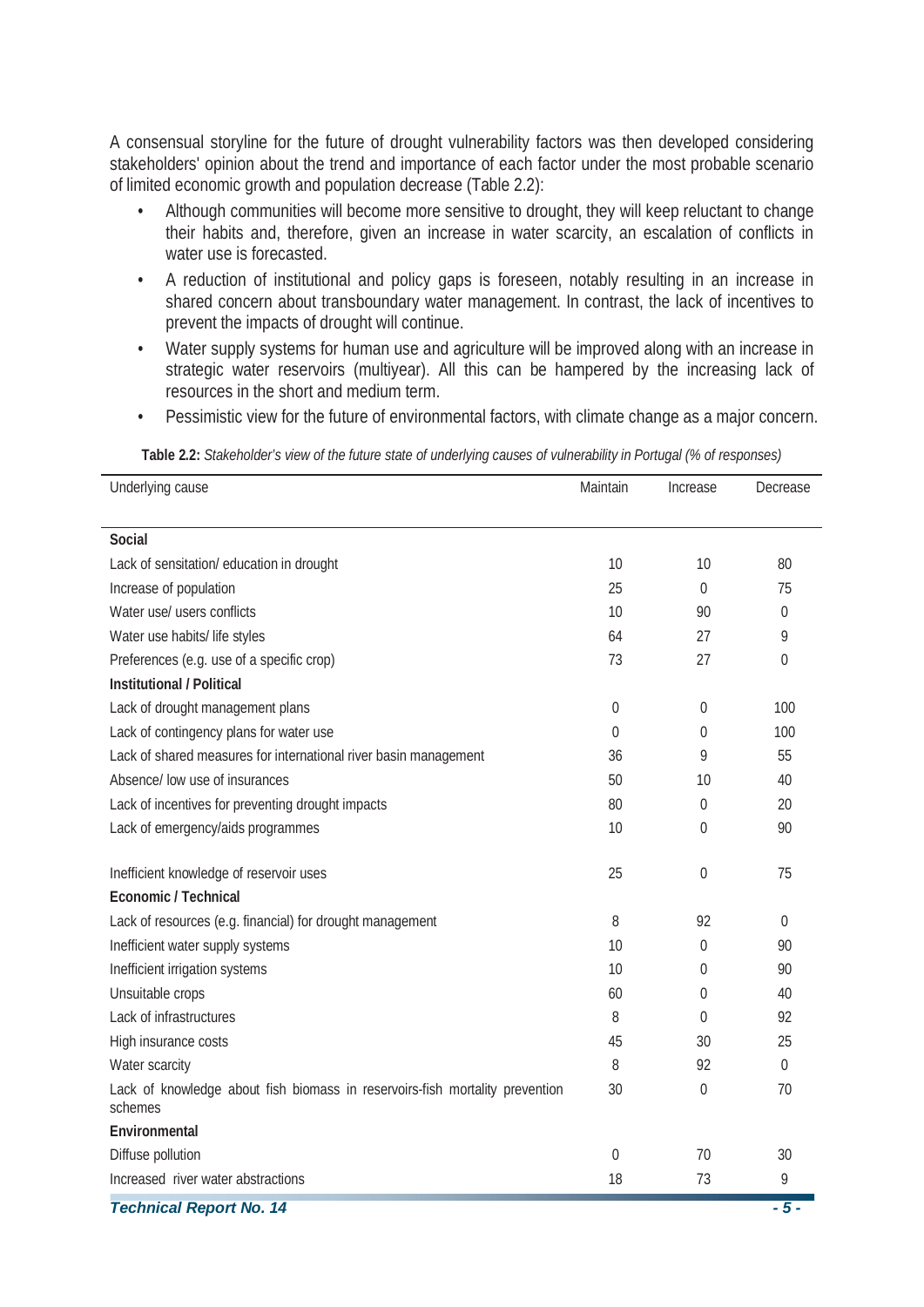| Underlying cause                                        | Maintain | Increase | Decrease |
|---------------------------------------------------------|----------|----------|----------|
|                                                         |          |          |          |
| Sand/grit extraction in rivers                          | 80       | 10       | 10       |
| Low production of groundwater/ small reservoir capacity | 64       | Q        |          |
| Climate Change                                          | 30       | 70       |          |
| Excess of fish biomass in reservoirs                    | 60       | 30       | 10       |

### **2.3 The Valencia Workshop**

The 2nd Case Study Dialogue Fora Workshop for the Jucar River Basin took place in Valencia, on the 27th of June 2013 (venue: Room INNOVA, Ciudad Politecnica de la Innovacion, Universitat Politecnica de Valencia). The meeting participants included stakeholders and decision-makers for discussing with them future droughts risk and mitigation. The full list of participants is given in Table B.2.

The Workshop included two sessions:

- 1. *Session 1* focused on future drought management at the Jucar River. Stakeholders were given time to present their view about future drought episodes, the consequences these would have in different sectors and possible mitigation options.
- 2. *Session 2* was dedicated to options (e.g. governance, economic instruments) for improving long-term preparedness to drought.



**Figure 2. 4:** *Photo from the 2nd CSDF Workshop for the Jucar River Basin*

The Workshop was organised little before the publication of the new Jucar River Basin Hydrologic Plan, where new scenarios have already been developed with the consensus of all the interested parts. These scenarios describe:

- 1. Slow population increase rate;
- 2. Same industrial and agricultural water demands, or lower due to increased efficiency;
- 3. Decrease in mean stream flow values but with an increased variability due to climate change.

Stakeholders agree that vulnerability to drought should be relatively decreased by improving or advancing the existing framework for managing drought developed (drought indices and indicators, different scenarios considered and measures corresponding to each of them). However, vulnerability to drought may increase in same cases, if not carefully analysed. For example, irrigation users have been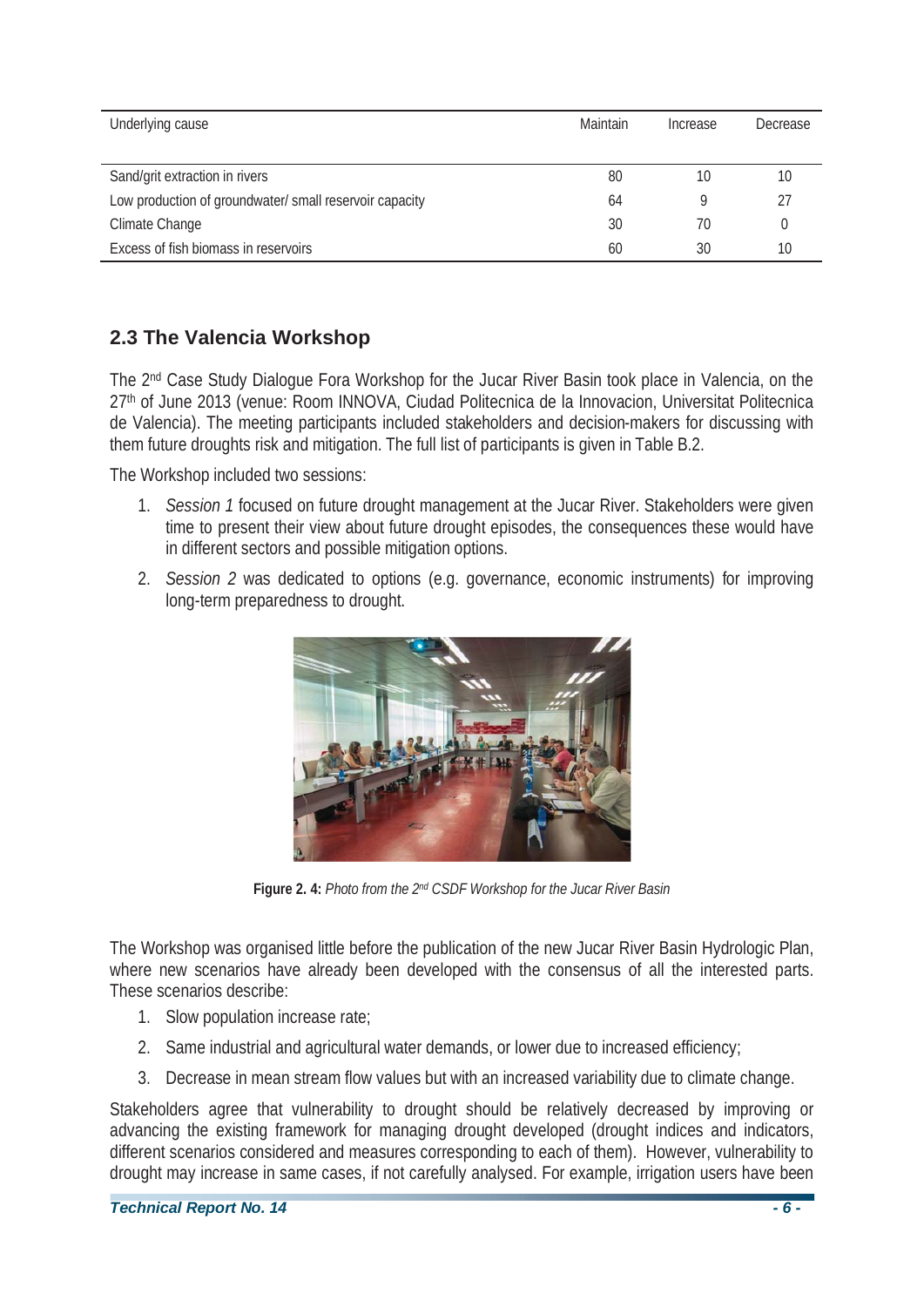investing in efficient irrigation techniques to decrease their total demand. This implies that resource supply reliability needs to be higher; otherwise, the same degrees of restrictions in agricultural demands, as experienced in past droughts, would produce higher losses.

Options discussed for improving long-term preparedness to drought are:

- Better integration of basin plans, drought plans and urban emergency plans;
- Detailed evaluation of socio-economic and environmental impacts of drought;
- Improvement of the existing Operative Drought Indicators system including other indicators such as SPI, Palmer, remote sensing based indicators, environmental indicators;
- Revision and updating of the existing drought plans;
- Better application of the figures for temporary water rights transfer and the center for water rights exchange;
- Improvement of drinking water infrastructures (variable contaminants concentration during droughts;
- Improvement of water distribution infrastructures;
- Improve the awareness campaigns among water users;
- Discounts to users that save water;
- Sensitive normative;
- Use of insurances, improvement of insurance methods;
- Development of public-private and multisectorial partnerships;
- More realistic quantification of the available resources and definition of allocation schemes on the basis of these quantities;
- Importance of environmental flows in future droughts.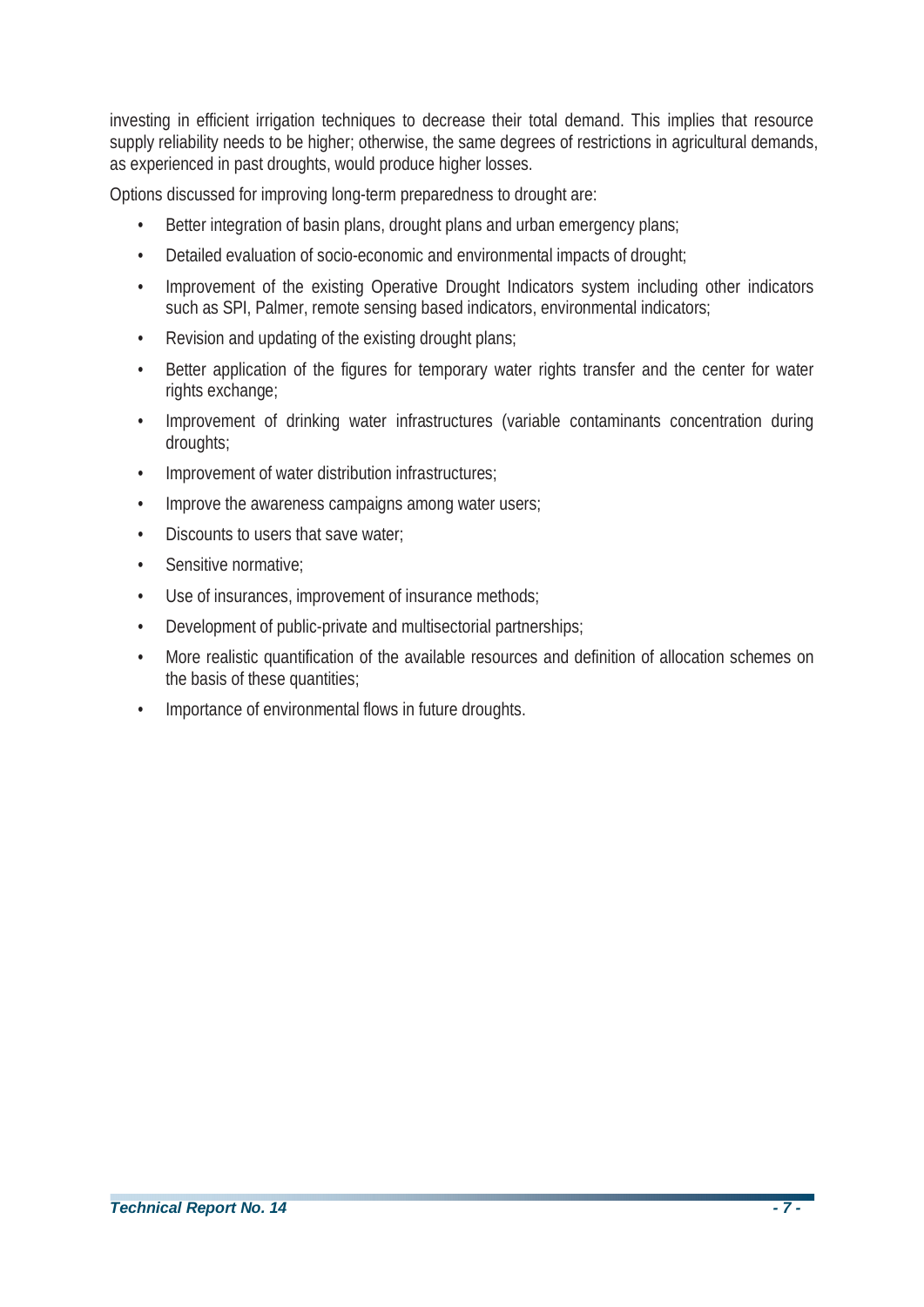### **3 Conclusive remarks - Recommendations**

Three Workshops were organised in order to discuss future vulnerability to drought in the corresponding Case Studies (i.e. Po River Basin, Jucar River Basin and Portugal). In addition, the Workshops offered the opportunity to present the project results on future drought hazard and the evaluation of past responses to drought.

Significant challenges were identified when discussing future conditions with the stakeholders:

- The uncertainty related to climate projections hinders the discussion on the need for adaptation and improving preparedness to drought;
- Stakeholders are reluctant in discussing socio-economic development scenarios, as these are usually described in water management plans. However, it was stressed that economic development is the most influencing factor in framing future conditions;
- Future vulnerability to drought is difficult to frame, as it is perceived different by the various stakeholder groups and so far there is no systematic assessment of vulnerability at local, regional or national scale.
- Public awareness of water availability and drought risks is among the factors that will influence future preparedness to drought.
- Political will for change and adaptation will determine future drought policies and management aspects (e.g. institutional capacity, sectoral impacts, vulnerabilities, resource constraints);
- Options that could be promoted or improved for enhancing drought preparedness are: drought monitoring and planning, development of strategic reserves, legal provisions for controlling water uses and allocating water, establishment of participation processes.

A questionnaire survey for the evaluation of the 2nd Round of Workshops has not been undertaken. The limited response in the first survey indicated that stakeholders prefer to contribute during the Workshops and to participate in discussions rather than filling-in questionnaires. Nevertheless, their continuous participation in the Workshops shows that stakeholders: (i) are interested in sharing experiences and views with researchers, (ii) seek for informal participation processes for exchanging opinions between them, and (iii) consider drought an important challenge in water management and value the input received from the DROUGHT-R&SPI project:

- Jucar River Basin: 8 stakeholders participated in the 1<sup>st</sup> Workshop, 17 stakeholders in the 2<sup>nd</sup>, six (6) of which were in the 1st Workshop;
- Po River Basin: 19 stakeholders in the 1st, 16 stakeholders in the  $2^{nd}$ , nine (9) of which were in the 1st Workshop;
- Portugal: 17 stakeholders in the 1<sup>st</sup>, 15 stakeholders in the  $2<sup>nd</sup>$ , nine (9) of which were in the 1<sup>st</sup> Workshop.

Overall, the workshop processes were considered successful in disseminating project outputs and discussing key issues regarding future vulnerability to drought. However, the Workshops had limited contribution to the development of scenarios, as there were already ones available in water management plans. That was also one of the reasons for not organising a CSDF meeting in the other three Case Studies (Netherlands, Switzerland, and Syros Island).

The 3rd Round of Workshops will conclude the process for Science-Policy Interfacing (SPI) in the DROUGHT-R&SPI Case Studies. The "format" meeting was already organised in Lisbon (8th October 2013) for the Case Study of Portugal. Stakeholders (12 in total) discussed and evaluated options for the long-term drought risk mitigation. Five more Workshops will be organised using the experience from the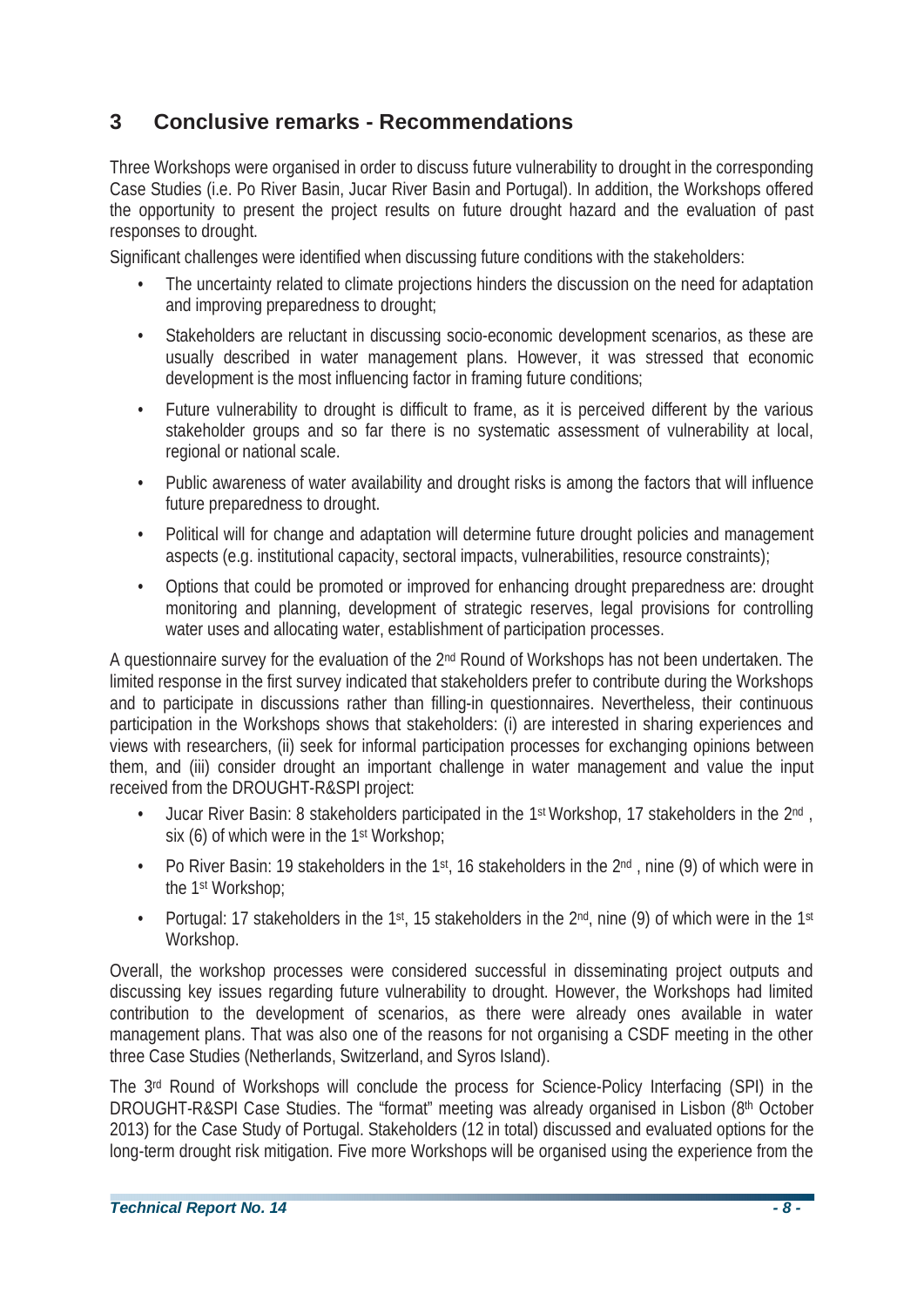previous CSDF events and the 3rd format meeting in Lisbon. Key recommendations for the organisation of the 3rd Round of events are to:

- Engage stakeholders that participated in the previous meetings;
- Distribute support material (e.g. overview of the outcomes of the previous events, guiding questions for the discussions) prior the meeting; and
- Provide sufficient time for discussion.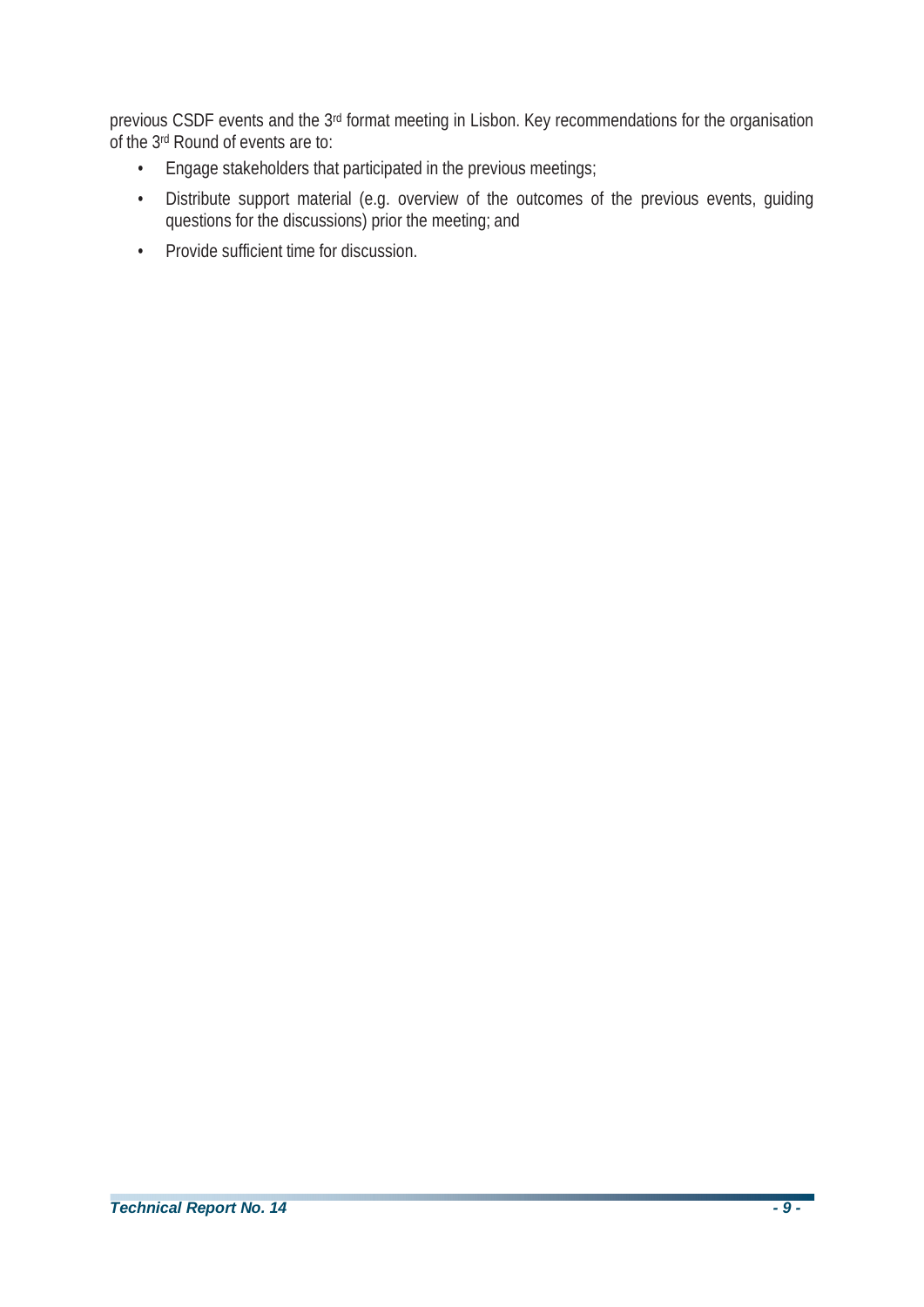### **Annex A: The Parma Workshop**

| 10:00                                                                                               | Welcome by Henny van Lanen (Wageningen University), Francesco Puma (Autorità di Bacino del Po) and<br>Lanfranco Senn (CERTeT-Bocconi)                                                                                                                     |
|-----------------------------------------------------------------------------------------------------|-----------------------------------------------------------------------------------------------------------------------------------------------------------------------------------------------------------------------------------------------------------|
| 10:15                                                                                               | The DROUGHT-R&SPI Case Studies: Past experiences and expected outcomes, D. Assimacopoulos (NTUA)                                                                                                                                                          |
|                                                                                                     | Session 1: Vulnerability of the Po River Basin to drought: Lessons learnt and views for the future                                                                                                                                                        |
| 10:30                                                                                               | Lessons learnt from the analysis of past drought events in the Po River Basin: a qualitative and quantitative<br>economic evaluation, Antonio Massaruto and Dario Musolino (CERTeT-Bocconi)                                                               |
| 10:45                                                                                               | The current DMP in the Jucar River Basin - Challenges for the future, Joaquin Andreu (UPVLC)                                                                                                                                                              |
| 11:00                                                                                               | Vulnerability to drought of the Po River Basin: Issues & challenges, Claudia Vezzani (Po River Water<br>Authority)                                                                                                                                        |
| 11:30                                                                                               | Coffee Break                                                                                                                                                                                                                                              |
| 11:45                                                                                               | Future drought hazard: A preliminary assessment for the Po River Basin, Henny van Lanen (WU)                                                                                                                                                              |
| 12:00                                                                                               | Discussion on future vulnerability to drought in the Po river basin and future scenarios (Facilitator: Antonio<br>MAssarutto, CERTeT-Bocconi)                                                                                                             |
| 13:00                                                                                               | Lunch Break                                                                                                                                                                                                                                               |
| Session 2: Options for future drought risk reduction: Strategic drought management and future RBMPs |                                                                                                                                                                                                                                                           |
| 14:00                                                                                               | Cont'd discussion on future vulnerability to drought and discussion on options for long-term risk reduction<br>(water scarcity vs. drought vs. prolonged drought) (Facilitators: Dionysis Assimacopoulos, NTUA and Antonio<br>Massarutto, CERTeT-Bocconi) |
| 16:00                                                                                               | Wrapping up and conclusions                                                                                                                                                                                                                               |
| 16:30                                                                                               | Closure                                                                                                                                                                                                                                                   |

**Table A.1:***Agenda of the 2nd CSDF workshop for the Po River Basin* 

**Table A.2:** *List of stakeholders participating in the 2nd CSDF workshop for the Po River Basin* 

| Name              | Agency/ organisation                               |
|-------------------|----------------------------------------------------|
| Francesco Puma    | Autorità di Bacino del Po                          |
| Claudia Vezzani   | Autorità di Bacino del Po                          |
| Anna Basoni       | CNR-IREA, Research National Covinal                |
| Marco Benati      | Confagricoltura                                    |
| Beatrice Bertolo  | Autorità di Bacino del Po                          |
| Roberto Braga     | Autorità di Bacino del Po                          |
| Massimo Buizza    | Consorzio dell' Oglio                              |
| Christian Farioli | Autorità di Bacino del Po                          |
| Walter Mattalia   | Regione Piemonte                                   |
| Fernanda Moroni   | Autorità di Bacino del Po                          |
| Luca Pacicco      | National Institute of Agricultural Economics, INEA |
| Patrizia Pavesi   | Autorità di Bacino del Po                          |
| Alessio Picarelli | Autorità di Bacino del Po                          |
| Giansandro Rossi  | Foundazione AQUALAB                                |
| Angelo Cavallin   | Università di Milano Bicocca - Aqualab             |
| Sandro Campanini  | Associazione Italiana Produttori Olivicoli, AIPO   |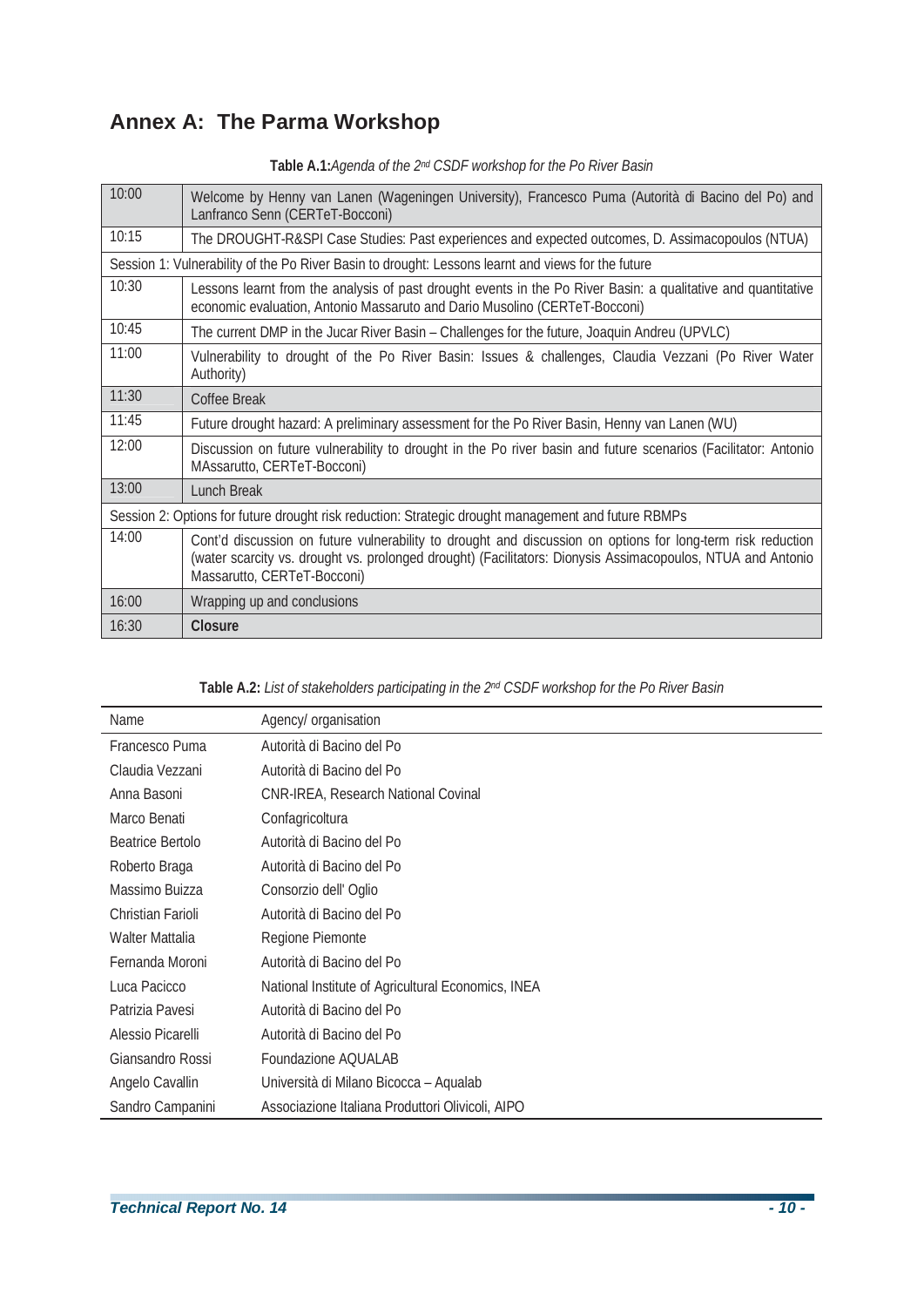**Table A.3:** *Minutes of the 2nd CSDF workshop for the Po River Basin* 

| DATE:       | 12/02/2013                                          |
|-------------|-----------------------------------------------------|
| VENUE:      | Sala Du Tillot, Camera di Commercio di Parma, Parma |
| ORGANISERS: | CERTeT-Bocconi                                      |

### **Brief minutes**

The 2<sup>nd</sup> CSDF for the Po River Basin was focused on the lessons learnt from past drought management and the views for the future, with regard to the vulnerability of the Po River Basin to drought. Besides the presentations given about the impacts and management of the past drought events, and the issues and challenges related to the vulnerability of the Po River Basin, the experience from drought management in the Jucar River Basin was also presented in order to provide some comparative elements for the discussion. A preliminary assessment of the future drought hazard for the Po River Basin was also presented as a starting point for the discussion among the stakeholders.

The discussion was centred around future vulnerability to drought and options for improving long-term preparedness andwas focused on agriculture and the energy production sector. The main outcomes from the discussion were that:

- It is difficult to discuss for the future, as the experience so far shows that local society is resilient to change.
- An important issue remains the improvement of trust among stakeholders towards the development of water and drought management plans.
- Three are the sector of interest in the Po River Basin: Agriculture, Energy production and Environment.
- The exiting technical background can support the development of drought management plans.

### **Main discussion points – Results and recommendations**

### *A. Socio-economic scenarios*

The Po River Basin Authority is currently working on the Water Balance Plan (Piano di Bilancio Idrico) for the Po River Basin. In this plan three scenarios are defined:

- 1. Current scenario (0). It is based on the spontaneous evolution of the characteristics of the water resources (their availability, quality and uses), not taking the measures which will be part of the Plan into account.
- 2. Balance Scenario (1). This scenario on the contrary makes basis on the implementation of the measures defined in the Water Balance Plan, and then analyzes the consequent changes in the evolution of the availability, the quality and the uses of the water resources.
- 3. Balance scenario with climate change (2). Differently from Scenario 1, the future evolution about the water resources is analyzed according to the climate change forecasts in 2020 and 2050. As a consequence, within this scenario the worst case scenario in terms of water availability is considered.

### *B. Future vulnerability to drought*

The 1st and 2nd CSDF have allowed identifying some of the positive and negative factors can affect and determine the socio-economic vulnerability profile of the Po Basin.

- There is limited potential for further improvement of the irrigation systems or change in the crop pattern
- Increasing vulnerability of the agricultural sector due to the growing share of crops addressed to the energy sector (as it is increasingly hydro-demanding, in particular if it uses newly cultivated areas)
- There are relevant regional differences in vulnerability that can affect the ability to manage with the global vulnerability of the Po Basin

### *C. Options for improving long-term preparedness to drought*

Practices that can improve water and drought management:

- Controls on illegal withdrawals
- Reducing hydro-demanding crops
- Improving technologies for water saving (for example, for irrigation systems)
- Storage of groundwater

### *D. Other issues*

None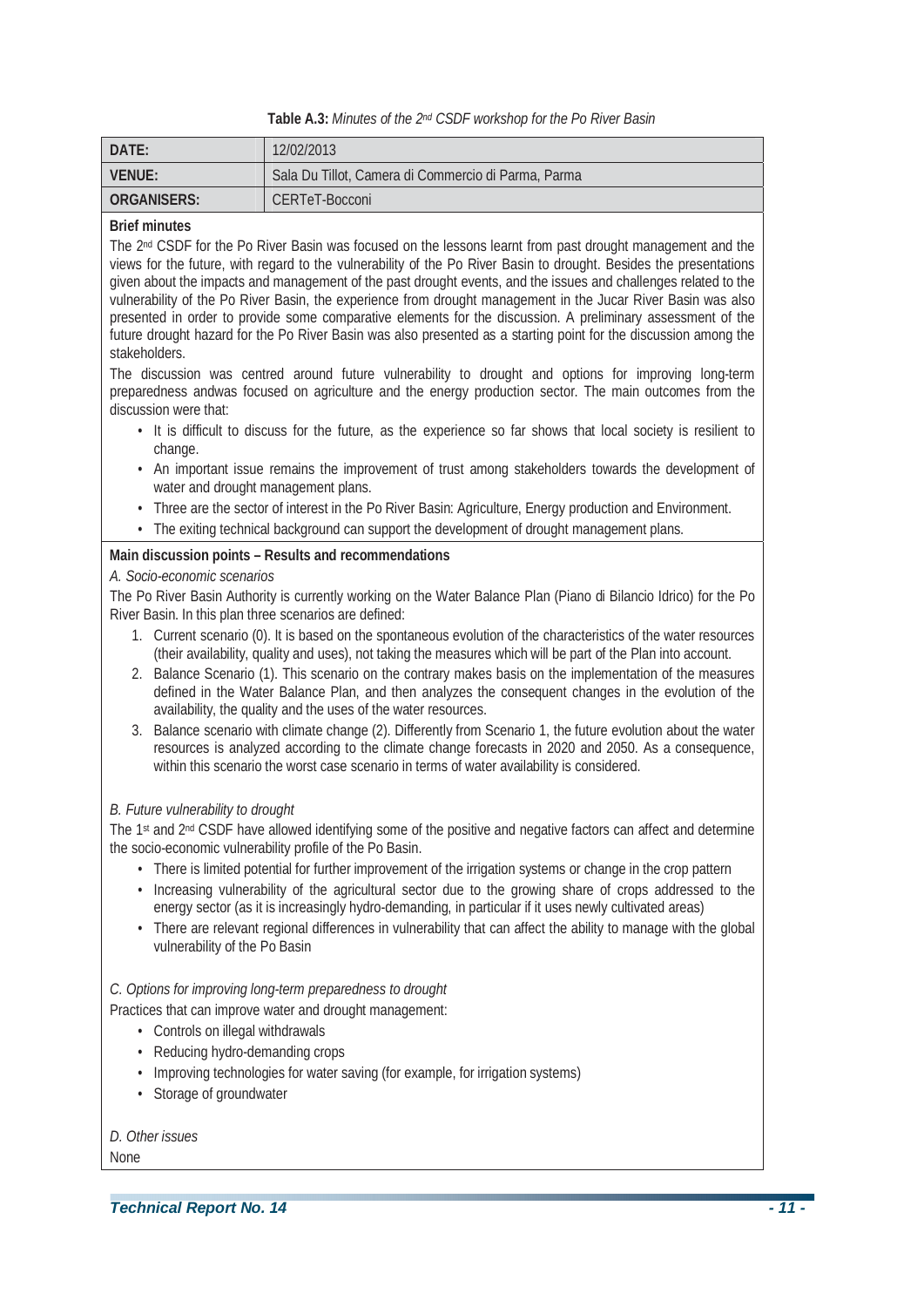## **Annex B: The Lisbon Workshop**

| 9:30                                                               | Welcome - Participants' presentation                                                                                                                                                                                                                                                              |
|--------------------------------------------------------------------|---------------------------------------------------------------------------------------------------------------------------------------------------------------------------------------------------------------------------------------------------------------------------------------------------|
| 9:45                                                               | Objectives and expected results from the current stakeholders' workshop. The contribution of CS dialoque fora<br>for fulfils the objectives of the DROUGHT-R&SPI, Francisco Rego (ISA-CEABN)                                                                                                      |
|                                                                    | Session 1: Development of future scenarios for the underlying causes of vulnerability to drought                                                                                                                                                                                                  |
| 10:00                                                              | The past drought events in Portugal. Perspectives from DROUGHT R&SP, Susana Dias (ISA-CEABN)                                                                                                                                                                                                      |
| 10:15                                                              | Round table: Portuguese vulnerability to drought. Issues and challenges. Questions for group discussion:<br>1. Do you consider Portugal still vulnerable to drought events?                                                                                                                       |
|                                                                    | 2. Will the main causes of vulnerability identified with the past drought events continue in the future?                                                                                                                                                                                          |
|                                                                    | 3. Which are the best strategies for long-term drought mitigation?                                                                                                                                                                                                                                |
| 11:15                                                              | <b>Coffee Break</b>                                                                                                                                                                                                                                                                               |
| 11:30                                                              | How will the factors that determine drought events evolve? DROUGHT R&SPI contribution, Francisco Rego &<br>Susana Dias (ISA-CEABN)                                                                                                                                                                |
| 11:45                                                              | Round-table: Identification and evaluation of future scenarios (regarding climate, runoff, droughts)<br>Questions for group discussion:<br>4. How do you evaluate the scenarios regarding future drought events?<br>5. How do you integrate in your work the long-term drought scenarios?         |
| 13:00                                                              | Lunch Break                                                                                                                                                                                                                                                                                       |
| Session 2: Strategies and options for long-term drought mitigation |                                                                                                                                                                                                                                                                                                   |
| 14:30                                                              | Policy strategies and options for long-term drought risk mitigation, Carlo Bifulco (ISA-CEABN)                                                                                                                                                                                                    |
| 14:45                                                              | Round-table: Socio-economic, environmental and policy factors determining drought impacts and<br>vulnerabilities in Portugal. Questions for group discussion:<br>6. What is your opinion about the current policy strategies for drought mitigation (at national, Iberian and<br>European level)? |
|                                                                    | 7. Which are the relevant factors (policy, technical, economic, social, and environmental) to consider in the<br>long-term drought management?                                                                                                                                                    |
| 16:00                                                              | Wrapping up and conclusion                                                                                                                                                                                                                                                                        |
| 16:30                                                              | Closure                                                                                                                                                                                                                                                                                           |

**Table B.1:** *Agenda of the 2nd CSDF workshop for Portugal*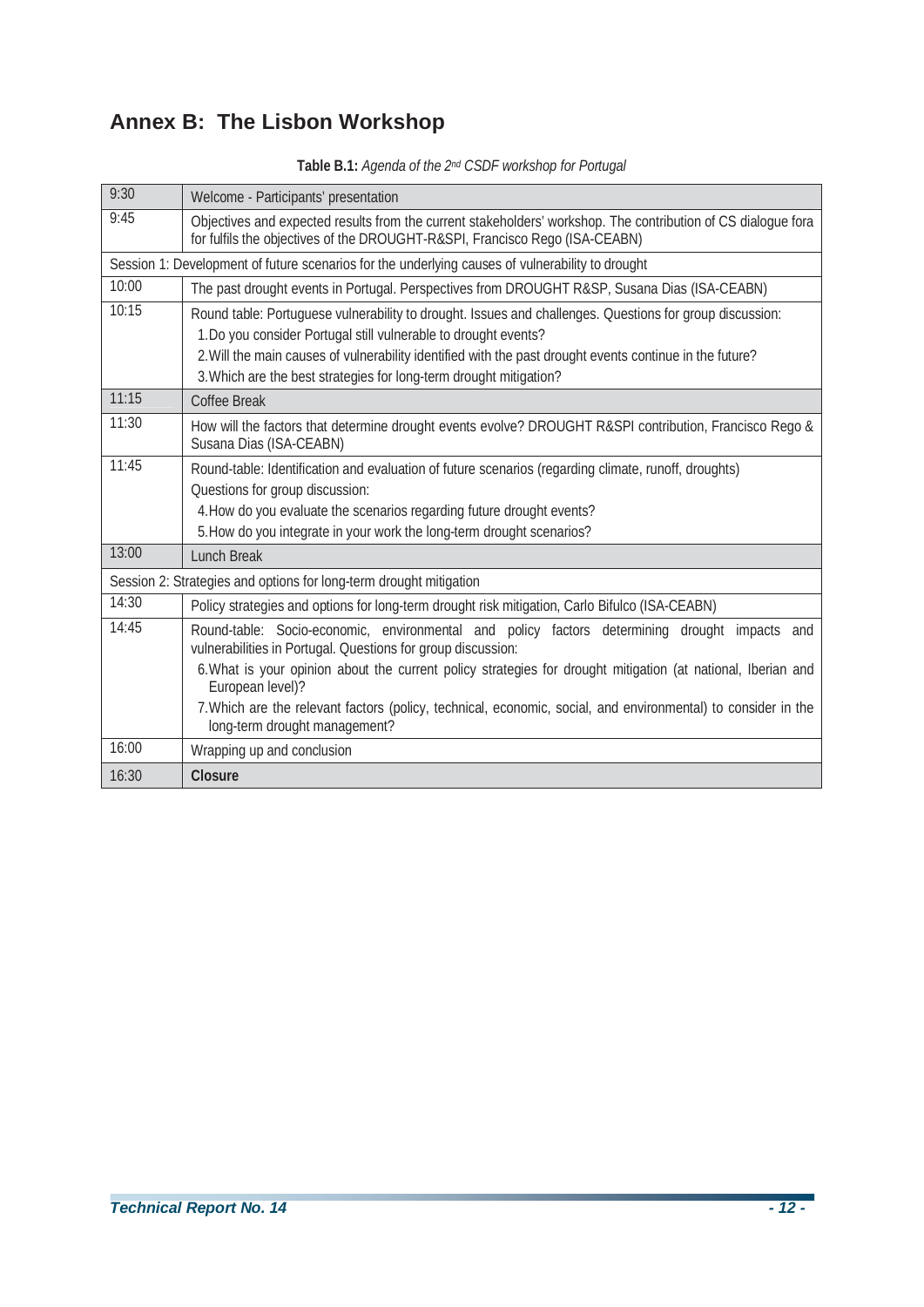| Name                    | Agency/ Organisation                                                                                                                                                                                                                        |
|-------------------------|---------------------------------------------------------------------------------------------------------------------------------------------------------------------------------------------------------------------------------------------|
| Carina Arranja          | FENAREG (National Federation of Irrigation Farmers of Portugal)                                                                                                                                                                             |
| Francisco Nunes Correia | IST - CEHIDRO (Centre for Hydrosystems Studies, Instituto Superior Tecnico, Lisbon<br>University)                                                                                                                                           |
| Gonçalo Leal            | DGADR (General Directorate of Agriculture and Rural Development, Ministry of Agriculture<br>and Sea)                                                                                                                                        |
| Isabel Ferreira         | ISA-DER (Department of Rural Engineering, Lisbon University)                                                                                                                                                                                |
| João dos Santos Pereira | ISA - CEF (Forest Research Centre, Lisbon University)                                                                                                                                                                                       |
| José Luís Faustino      | ICNF (Institute for Nature Conservation and Forests, Ministry of Environment, Spatial<br>Planning and Energy and Ministry of Agriculture and Sea)                                                                                           |
| Lúcio do Rosário        | CNCD-AFN/ICNB (National Commission of the United Nations Program to Combat<br>Desertification - Institute for Nature Conservation and Forests, Ministry of Environment,<br>Spatial Planning and Energy and Ministry of Agriculture and Sea) |
| Luís Simas              | ERSAR (Regulatory Entity for Water and Waste services, Ministry of Environment, Spatial<br>Planning and Energy)                                                                                                                             |
| Mariana Bernardino      | IPMA (The Portuguese Sea and Atmosphere Institute, Ministry of Agriculture and Sea)                                                                                                                                                         |
| Patricia Veloso         | EDP (Energies of Portugal)                                                                                                                                                                                                                  |
| Pedro Teiga             | LPN (Union for Nature Protection) / UP (Oporto University)                                                                                                                                                                                  |
| <b>Rui Cortes</b>       | UTAD (University of Trás-os-Montes and Alto Douro)                                                                                                                                                                                          |
| Teresa Avelar           | GPP-MAMAOT (Office of Planning and Policies, Ministry of Environment, Spatial Planning<br>and Energy)                                                                                                                                       |
| Vanda Pires             | IPMA (The Portuguese Sea and Atmosphere Institute, Ministry of Agriculture and Sea)                                                                                                                                                         |
| <b>Vitor Martins</b>    | DGS - (General Directorate of Health, Ministry of Health)                                                                                                                                                                                   |

**Table B.2:** *List of stakeholders participating in the 2nd CSDF workshop for Portugal*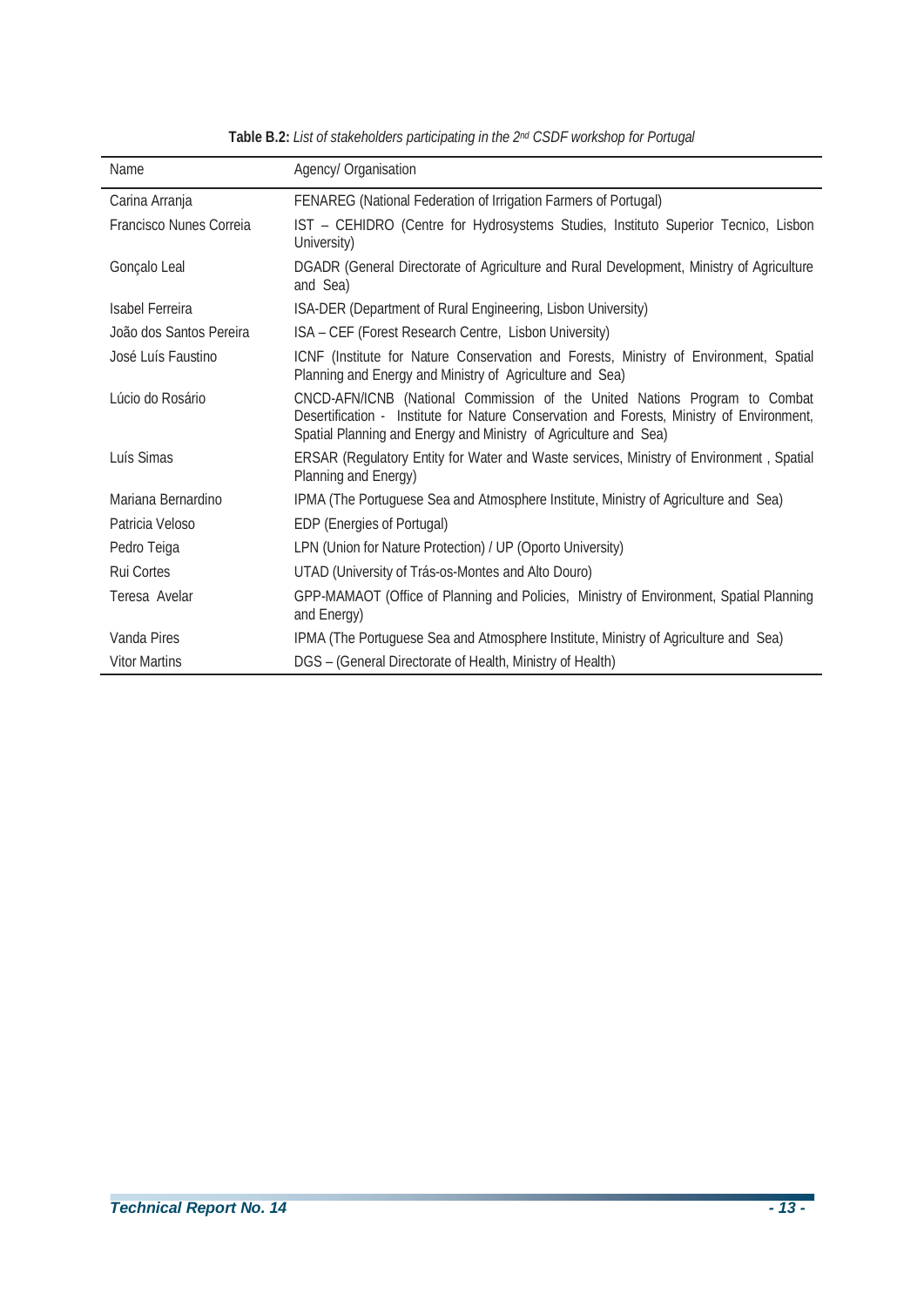#### **Table B.3:** *Minutes of the 2nd CSDF workshop for Portugal*

| DATE:         | 16/05/2013       |
|---------------|------------------|
| <b>VENUE:</b> | .isbon           |
| ORGANISERS:   | <b>ISA-CEABN</b> |

### **Brief minutes**

ISA-CEABN team welcomed the participants and gave a brief presentation on the DROUGHT-R&SPI progress linking the results from case-study Portugal with the project objectives. Goals and expected outcomes from this second workshop were presented. The third workshop was announced for the 8 October 2013 at ISA premises.

The workshop was structured in two sessions. The first session dealt with the presentation of the project results on past drought events and the discussion of scenarios for the underlying causes of vulnerability to drought.

ISA-CEABN team synthesised the Portuguese participation on the project outputs derived from research and stakeholders contribution. After a brief presentation of the technical reports, the discussion was centred on the past responses and causes of vulnerability to drought. Using the Delphi method, stakeholders were invited to express their opinion about the future of the vulnerability factors. Those were chosen by the ISA-CEABN team according the outcomes of the previous workshop and aggregated in social, institutional-political, technicaleconomic and environmental panels.

After the coffee-break the discussion was centred on the identification and evaluation of future scenarios, regarding climate, runoff and droughts.

ISA-CEABN Principal Investigator highlighted the on-going research on the evolution of some of the vulnerability factors and impacts:

- Modelling the relationship between temporal and spatial trends in precipitation and runoff from 5 small river basins in mainland Portugal.
- Modelling the burned area by forest fires in Portugal, using data from 1965 to 2011 and monthly temperature and accumulated precipitation of the two previous months as predicted variables
- Exploring the effect of drought events in southern Portugal on the population trends of steppe birds, for the period 2006-2013.

Future meteorological and runoff scenarios for Portugal, derived from global GGE scenarios, were the main focus of two presentations given by ISA-CEABN investigator and by Portuguese Institute of Ocean and Atmosphere investigator. In spite of using different forcing data, spatial scales and models, all scenarios predict an increase in temperature and a decrease in precipitation and groundwater, particularly during summer and in the southern regions, leading to an increase in drought duration and intensity. The first session ended with a presentation and discussion about the published/available socio-economic scenarios used to estimate changes in water demand for the most relevant sectors at river basin level.

Session 2 dealt with strategies and options for long-term drought mitigation. Stakeholders were asked to fill in a questionnaire about drought perception, future scenarios and long-term action to mitigate drought impacts. Major results from this activity were discussed, with particular focus on feasibility and usefulness for Portugal of the longterm actions suggested in the document "Blueprint to Safeguard Europe's Water Resources".

The workshop ended around 17.00h.

### **Main discussion points – Results and recommendations**

#### *A. Socio-economic scenarios*

The discussion about the future in drought management relied on the predictions available in the River Basin Management Plans (RBMP) for Portugal mainland. There, water consumption trends were forecasted for short (2009-2015), medium (2009-2021) and long (2009-2027) terms. For each period three different scenarios were considered: a baseline, an optimistic and a pessimistic scenario. These scenarios are linked with the socioeconomic situations forecasted for the future in Portugal. The most relevant water consumption sectors are, and will be, Urban Supply and Agriculture, but also Livestock, Energy, Industry, Tourism, and Golf are taken into account, even if these sectors represent a smaller fraction of the water needs.

The baseline scenario was built with projections taking into account the current state of national government programs and the European policy options and global economic factors (e.g., fuel price trend). The basis of socioeconomic development scenario followed the main predetermined elements and assumed the implementation (although weakly articulated) of the ongoing governmental investment policies. The scenario definition was based on the main trend and relative analysis of driving forces within the expected evolution of macroeconomic context, according the DPSIR Methodology (Driving forces, Pressures, States, Impacts, and Responses). Gross Domestic Product (GDP) was the most important aggregate indicator in defining the baseline scenario, but many other factors were taken into account (e.g., demographic trends, governmental plans to develop the national economy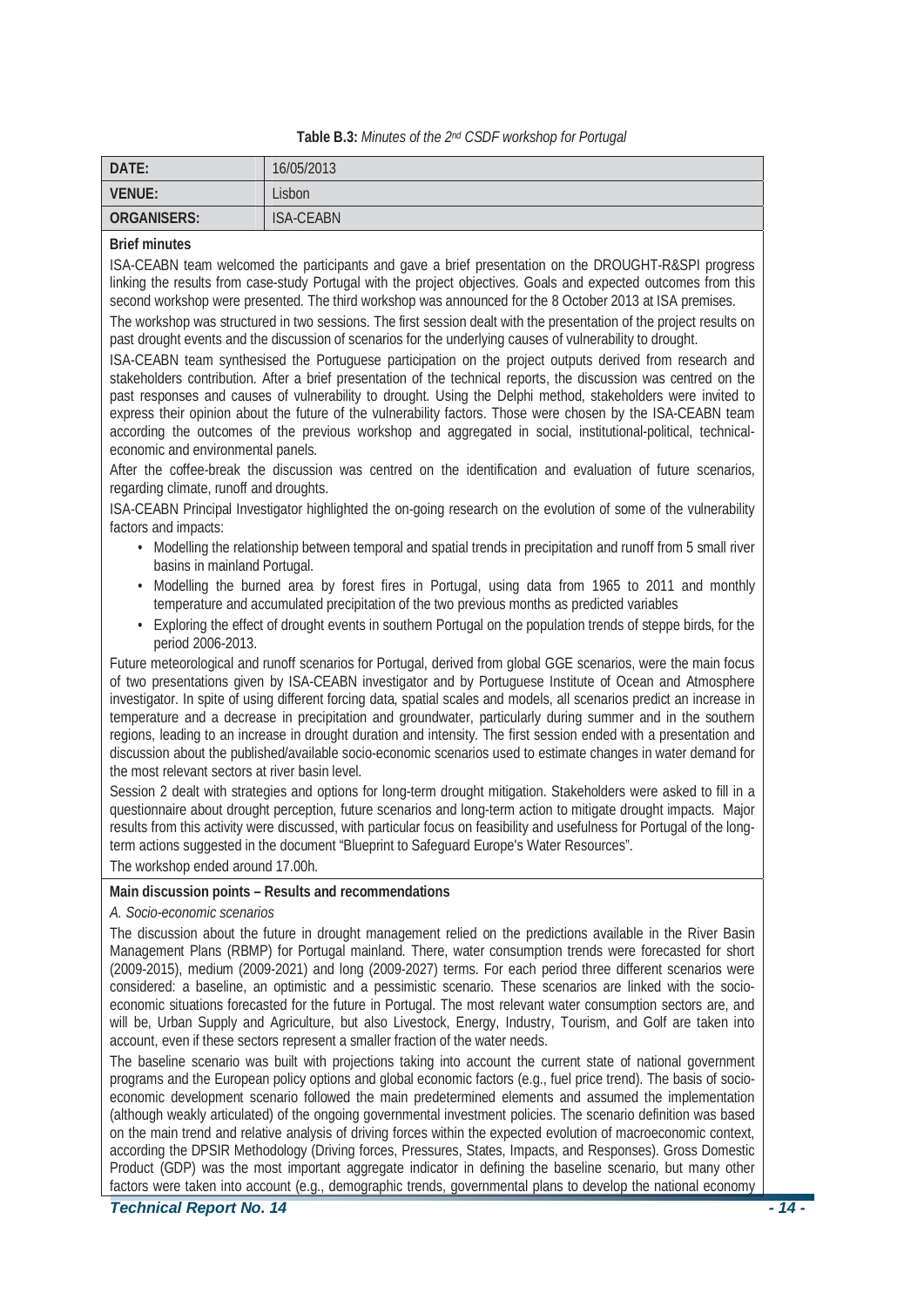#### and to preserve water resources).

The pessimistic scenario (or minimalist) corresponds to a lower pressure on water resources, and it is associated with a more unfavourable perspective of development, compared to the present and with a moderate (or poorly) effectiveness of public policies, forecasted for 2015. The optimistic scenario (or maximalist), corresponds to a higher pressure on water resources due to the accomplishment of the main projects planned at regional and national level; the 'desired future' of this scenario requires good coordination and integration of policies and investments both, public and private. The GDP defined for both scenarios was considered as a percentage of the baseline GDP: 75% for the pessimistic and 125% for the optimistic scenario. Clearly the definition of these alternative development scenarios needs more specific data and the application of specific statistics methods.

### *B. Future vulnerability to drought*

A consensual storyline for the future of drought vulnerability factors was developed taking into account stakeholder's opinion about the trend and importance of each factor under the most probable scenario of limited economic growth and population decrease.

The foreseen difficulty in changing water use habits and preferences will likely led to an increase in water use conflicts. However, the majority of the stakeholders have the perception that most of the underlying causes (social, technical/economic and institutional/political) will likely decrease in importance in the future, providing the means and funds. On the contrary it was not foreseen a decrease of importance for the causes of environmental vulnerability in the future, even those that can be potentially controlled (e.g. diffuse pollution, aggregates extraction in riverbeds).

#### *C. Anticipated drought impacts in the future*

In the stakeholders' opinion agriculture will continue to be the main sector with impacts from future drought events. However negative impacts on hydropower, water quality and aquatic habitats will also be a major concern.

#### *D. Options for improving long-term preparedness to drought*

Stakeholders were consulted about a list of options considered useful to mitigate the future drought events. Options were proposed by the ISA-CEABN team taking in account suggestions from "Blueprint to Safeguard Europe's Water Resources" and other successfully implemented in previous drought events.

The discussion was focused on the need for increase strategic and emergency water reserves (superficial and groundwater). As the heating systems are decisive measures in northern countries where living is limited by snow and cold, the water reservoir systems can help to overcome droughts in arid countries. Dams and channels can be accompanied by green infrastructures with the objective of increasing water caption, infiltration and accumulation in deeper grounds.

Measures towards leak reduction in water systems were also addressed. Leaks in the urban supply distribution systems must be avoided, taking in account treatment costs of drinking water: in this case efficiency is the main objective; on the contrary, leaks in agriculture distribution systems can be seen not as a problem but as a way of contributing to watering soils when water is scare, decreasing the drought impact.

Best opportunities to improve preparedness to drought were considered:

- Investments to increase the efficiency of water use in all sectors, particularly in agriculture;
- Reuse of treated industrial wastewater;
- Use of treated urban wastewater;
- Improve the operation of existing dams and increase their number
- Implementation of green infrastructure, to promote water infiltration in the underground, and to decrease flow velocity in river basins.
- Awareness campaigns
- Securing environmental flows

#### *D. Other issues*

Different uses for surface water (rivers and reservoirs) and groundwater were acknowledged: superficial water for current uses, underground water as strategic reserve. This recommendation received general consensus.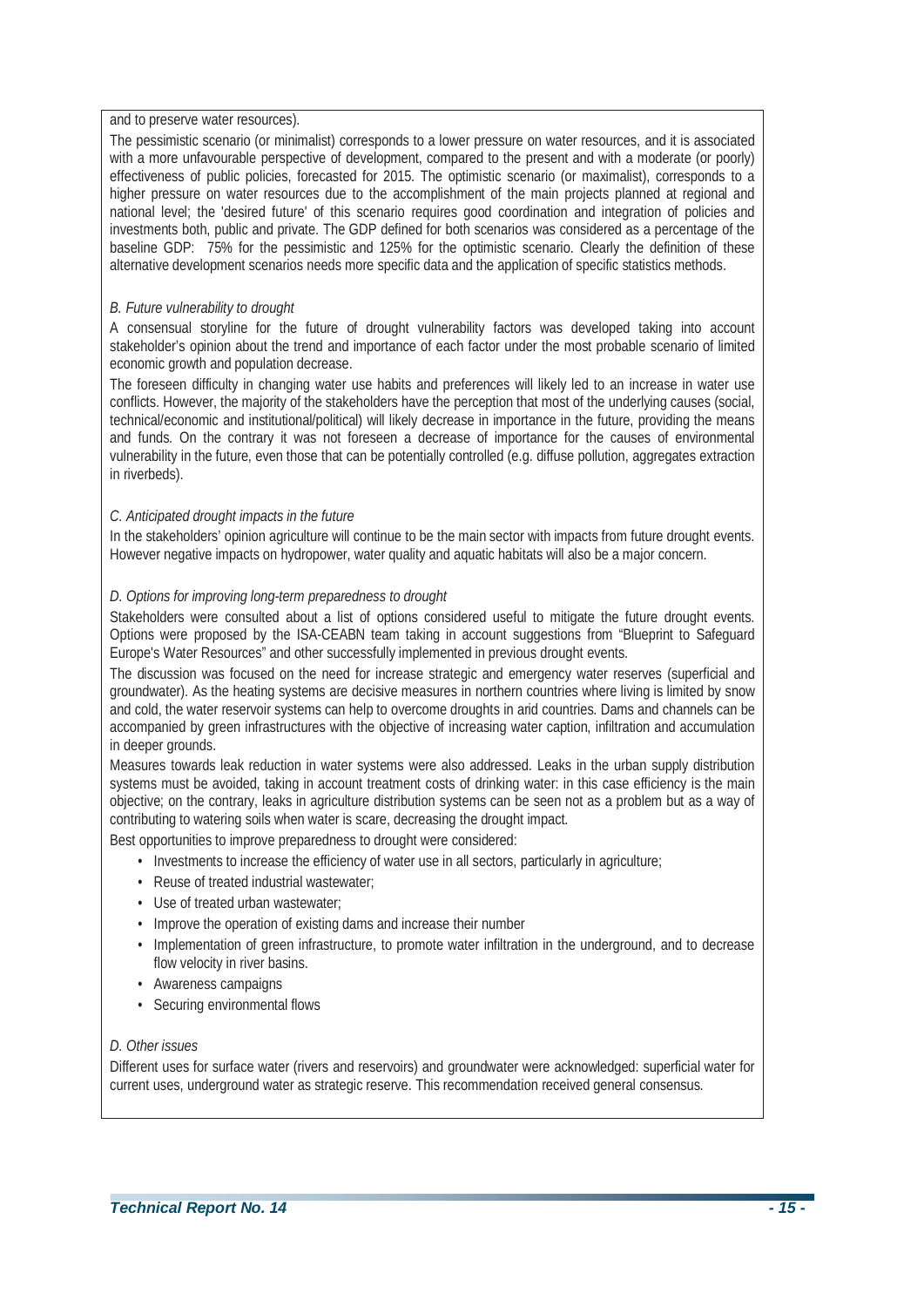## **Annex C: The Valencia Workshop**

| 9:30                                                                                                                                                                                                                                | Welcome and Seminar presentation, by Joaquin Andreu (UPVLC)                                                                                                                                                                                                                                                                                                                                                                                           |  |
|-------------------------------------------------------------------------------------------------------------------------------------------------------------------------------------------------------------------------------------|-------------------------------------------------------------------------------------------------------------------------------------------------------------------------------------------------------------------------------------------------------------------------------------------------------------------------------------------------------------------------------------------------------------------------------------------------------|--|
| Session 1: Droughts in the new cycle of river basin planning (Moderator: Abel Solera, UPVLC)                                                                                                                                        |                                                                                                                                                                                                                                                                                                                                                                                                                                                       |  |
| 9:45                                                                                                                                                                                                                                | Present and Future Planning, Mitigation and Management of Droughts at the Jucar River Basin Agency,<br>Teodoro Estrela, Chief of the Hydrologic Planning Office from CHJ Basin Agency                                                                                                                                                                                                                                                                 |  |
| 10:05                                                                                                                                                                                                                               | Future Droughts perception by different sectors and measures of preparation and mitigation.<br>Participating stakeholders:<br>• Antonio Llopis (Valencia City Council)<br>• Alberto Hervas (ARJ-USUJ-Traditional Surface Water Irrigators)<br>• Francisco Belmonte (JCRMO-Junior Groundwater Irrigators) - Written Communication<br>• Francisco Moreno (Iberdrola-Energy Company)<br>• William Colom (AGRO-Environmental NGO) - Written Communication |  |
|                                                                                                                                                                                                                                     | • Ernesto Serra (Canal Jucar Turia-Mixed Surface and Groundwater Irrigators)                                                                                                                                                                                                                                                                                                                                                                          |  |
| 11:05                                                                                                                                                                                                                               | <b>Discussion</b>                                                                                                                                                                                                                                                                                                                                                                                                                                     |  |
| 11:45                                                                                                                                                                                                                               | <b>Coffee Break</b>                                                                                                                                                                                                                                                                                                                                                                                                                                   |  |
| Session 2: Risk perception, economic instruments, public-private and multisectorial partnerships (PPP & MSP), risk<br>conjunction, droughts within the European Union, science-policy interactio (Moderator: Javier Paredes, UPVLC) |                                                                                                                                                                                                                                                                                                                                                                                                                                                       |  |
| 12:00                                                                                                                                                                                                                               | Water quality, environment, control and governance during drough episodes, Javier Ferrer (Water<br>Commissioner from CHJ Basin Agency)                                                                                                                                                                                                                                                                                                                |  |
| 12:20                                                                                                                                                                                                                               | Improving knowledge and science-policy interfacing, Joaquin Andreu (UPVLC)                                                                                                                                                                                                                                                                                                                                                                            |  |
| 12:35                                                                                                                                                                                                                               | Coinciding risks in urban supply during droughts: infrastructures and water quality, Javier Macian (EMIVASA-<br>Public-Private Water Company)                                                                                                                                                                                                                                                                                                         |  |
| 12:50                                                                                                                                                                                                                               | Historic droughts analysis under the frame of the DROUGHT-R&SPI project and conclusions towards future<br>droughts, Lucia De Stefano (UCM)                                                                                                                                                                                                                                                                                                            |  |
| 13:05                                                                                                                                                                                                                               | Natural risks perception, risk mitigation and increase of resilience under the framework of the ENHANCE<br>project, Maria Carmona (HZG)                                                                                                                                                                                                                                                                                                               |  |
| 13:20                                                                                                                                                                                                                               | Role of agriculture insurances in future drought episodes, Juan Carlos Cuevas (Agroseguro-Public-Private<br>Insurance Company)                                                                                                                                                                                                                                                                                                                        |  |
| 13:35                                                                                                                                                                                                                               | <b>Discussion</b>                                                                                                                                                                                                                                                                                                                                                                                                                                     |  |
| 14:450                                                                                                                                                                                                                              | Closure                                                                                                                                                                                                                                                                                                                                                                                                                                               |  |

**Table C.1:** *Agenda of the 2nd CSDF workshop for the Jucar River Basin*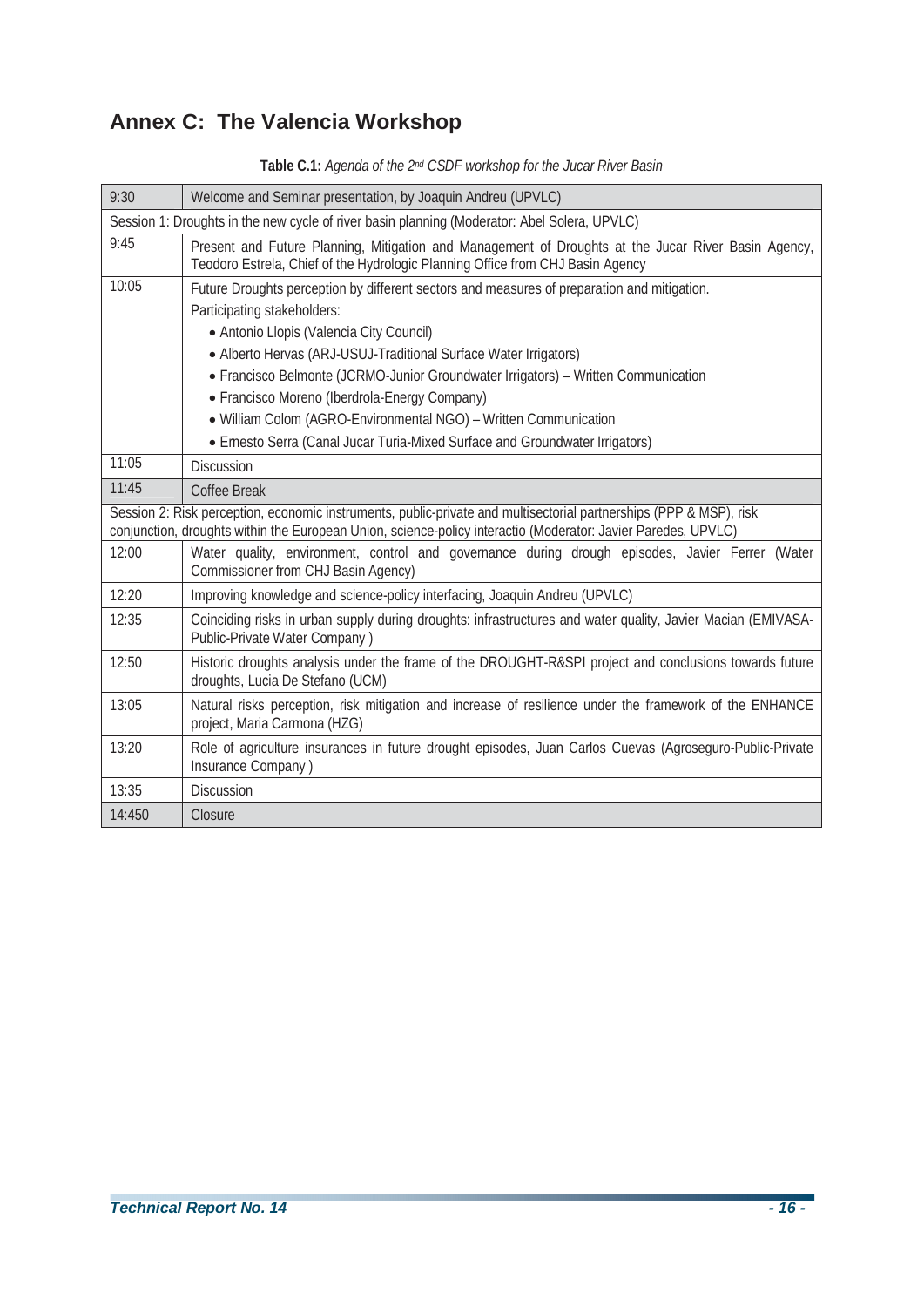| Name                     | Agency/ Organisation                 |
|--------------------------|--------------------------------------|
| Teodoro Estrela Monreal  | CHJ (Basin Agency)                   |
| Javier Ferrer Polo       | CHJ (Basin Agency)                   |
| Antonio Llopis Alandi    | Valencia City Council (Urban)        |
| Raul Asensio Martinez    | Valencia City Council                |
| Alberto Hervas Ferrer    | ARJ - USUJ (Traditional irrigation)  |
| Francisco Belmonte       | JCRMO (Mixed irrigation)             |
| Fernando Moreno Parrilla | Iberdrola (Hydroelectric power)      |
| William Colom            | AGRO (Ecology NGO)                   |
| Jorge Martorell          | Canal Jucar-Turia (Mixed Irrigation) |
| Ernesto Serra            | Canal Jucar-Turia                    |
| Carmen Pascual Hidalgo   | Canal Jucar-Turia                    |
| Javier Macian            | <b>EMIVASA</b> (Drinking water)      |
| Ma Angeles Serrano       | <b>EMIVASA</b>                       |
| Miguel Andres Folgado    | <b>EMIVASA</b>                       |
| Juan Carlos Cuevas       | Agroseguro (agriculture insurance)   |
| Maria Mañez Costa        | <b>HZG</b>                           |
| Maria Carmona Costa      | <b>HZG</b>                           |

**Table C.2:** *List of stakeholders participating in the 2nd CSDF workshop for the Jucar River Basin*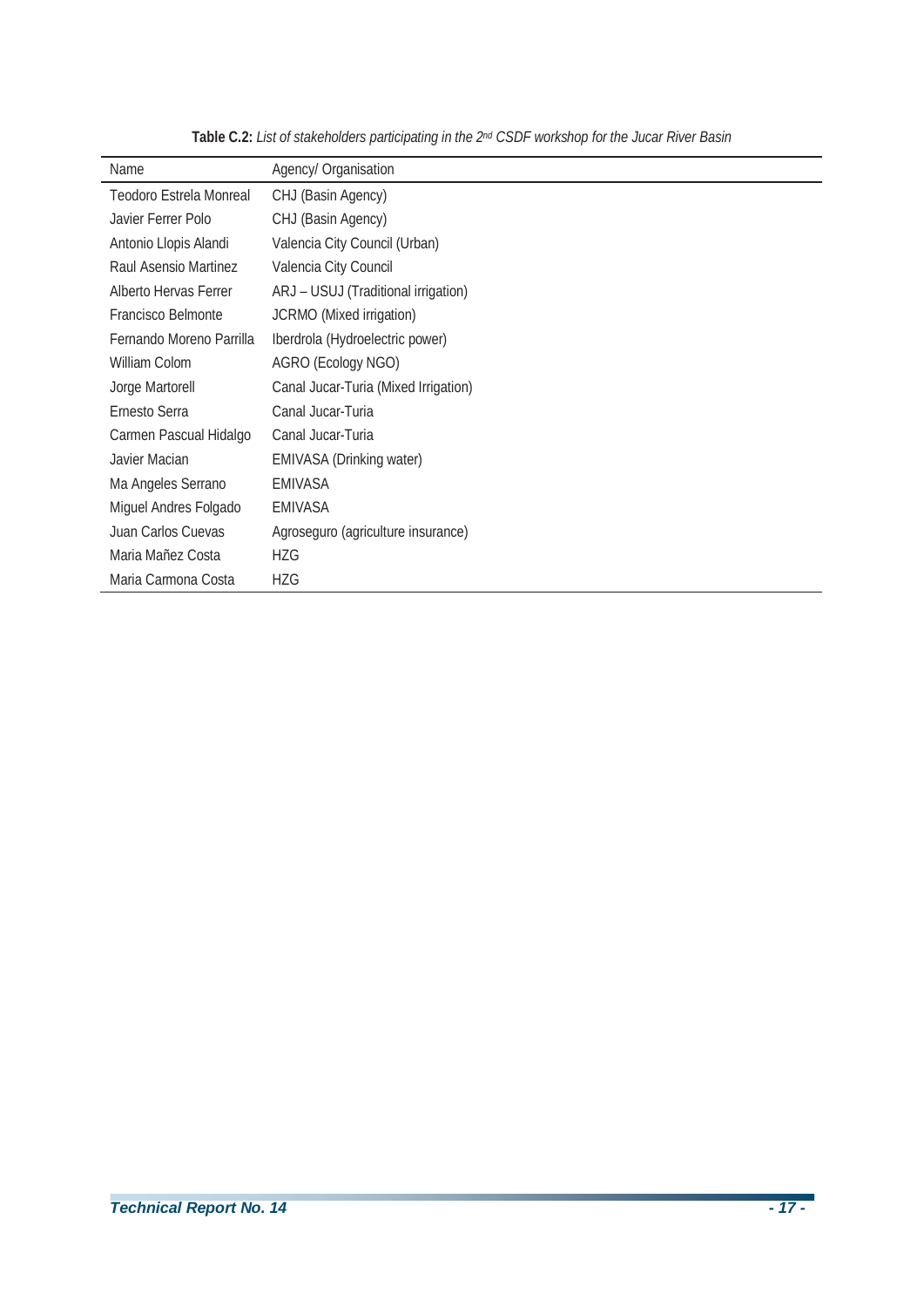### **Table C.3:** *Minutes of the 2nd CSDF workshop for the Jucar River Basin*

| DATE:       | 27/06/2013                                                                                      |
|-------------|-------------------------------------------------------------------------------------------------|
| VENUE:      | Universitat Politecnica de Valencia, Ciudad Politecnica de la Innovacion, Room<br><b>INNOVA</b> |
| ORGANISERS: | UPVLC                                                                                           |

### **Brief minutes**

All the participants were convened for a meeting on future droughts risk and mitigation workshop at UPVLC.

Joaquin Andreu welcomed and thanked the assistants. The agenda of the day was revised together with the main goals of the workshop.

The first session dealt with planning towards future droughts in the Jucar River Basin and possible measures for their mitigation. Each stakeholder had 10 minutes to express their opinions on the topic. They showed their concerns about future drought episodes, the consequences these would have for them and possible mitigation solutions. Afterwards, there was a wrapping discussion to find the points that were common to all stakeholders and the points into conflict. The main conclusion, as during the first CS-DDF, was that the CHJ started something good during the 2005/08 drought episode by developing the Basin Drought Plan, but it can yet be improved with participation of all parties.

The second session dealt with several manners to confront drought risk: Governance measures, economic instruments, public-private and multisectorial partnerships, science-policy interfacing. Different presentations were done showing how these can be used to improve preparedness and impact mitigation. Discussion about the topics addressed and their application to the Jucar River Basin was held afterwards.

The workshop ended at about 15:00

### **Main discussion points – Results and recommendations**

*A. Socio-economic scenarios* 

Slow population increase rate; same industrial and agricultural water demands, or lower, due to increased efficiency; decrease in mean streamflow values but with an increased variability due to climate change.

### *B. Future vulnerability to drought*

There are already measures for preparedness developed (drought indices and indicators, different scenarios considered and measures corresponding to each of them). Thus, by improving or advancing in their development, vulnerability to drought should be relatively decreased.

However, there are certain aspects that can find their vulnerability increased. For example, irrigation users have been investing in efficient irrigation techniques to decrease their total demand. This implies that resource supply reliability needs to be higher; otherwise, the same degrees of restrictions in agricultural demands as experienced in past drought would produce higher losses.

### *C. Anticipated drought impacts in the future*

Similar to the ones already existing, namely: agriculture production losses, hydropower production decrease, worse water quality which would affect both environment and drinking water facilities, increased costs for drinking water production

### *D. Options for improving long-term preparedness to drought*

- Better integration of basin plans, drought plans and urban emergency plans
- Evaluation of socio-economic and environmental impacts of drought in more deep
- Improvement of the existing Operative Drought Indicators system including other indicators such as SPI, Palmer, remote sensing based indicators, environmental indicators
- Revision and updating of the existing drought plans
- Better application of the figures for temporary water rights transfer and the center for water rights exchange
- Improvement of drinking water infrastructures (variable contaminants concentration during droughts
- Improvement of water distribution infrastructures -> Reduces uncontrolled spills, increases efficiency, decreases effective demand
- Improve the awareness campaigns among water users
- Discounts to users that save water